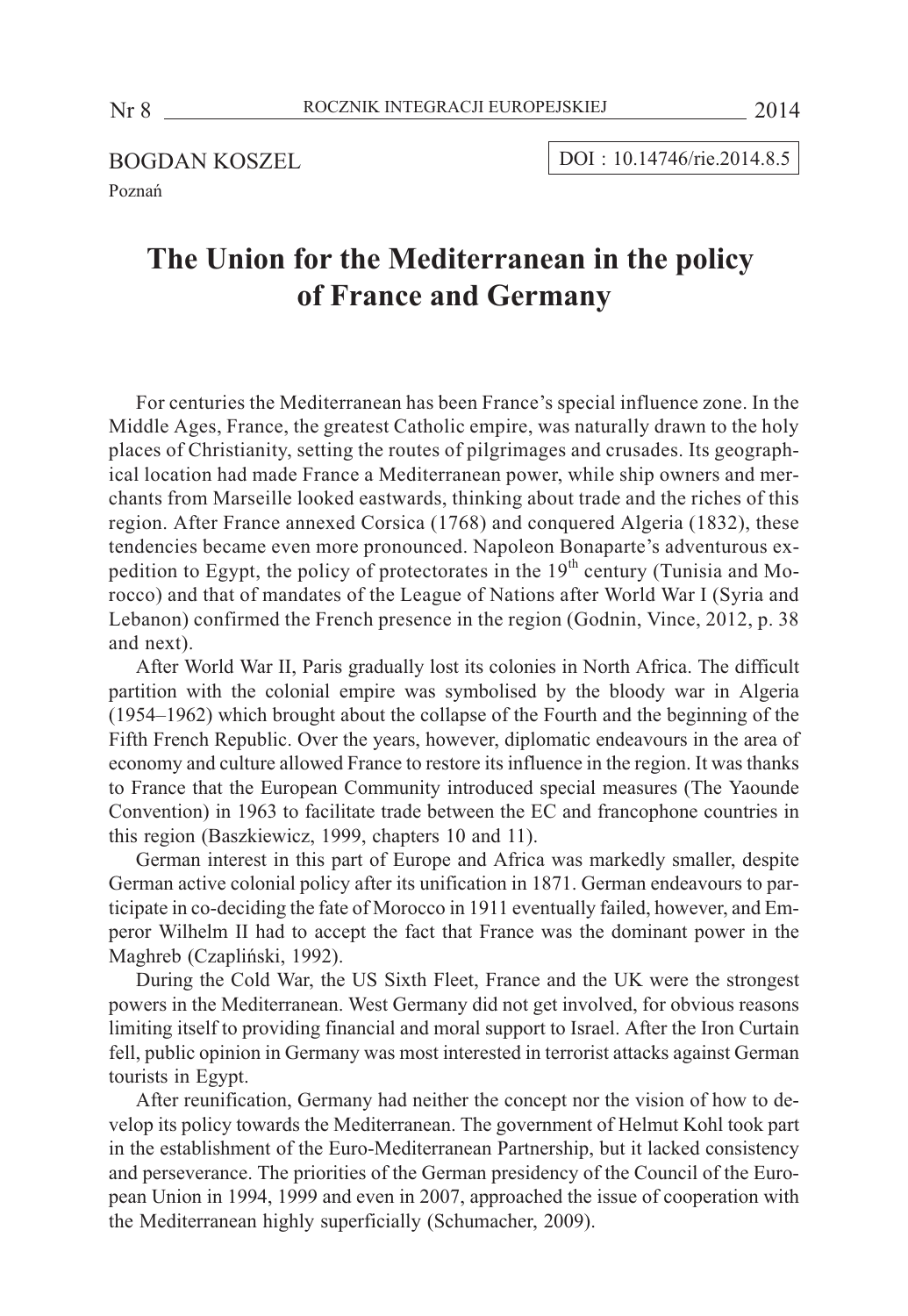Owing to the commitment of France, Italy and Spain, the importance of the Mediterranean in the policy of the European Community and, later, of the European Union was consistently increasing. On the one hand, the states of the South purchased technologically advanced industrial products as well as light industry products (accounting for 9.7% of EU exports in 2007). Imports from the Mediterranean (Morocco, Tunisia, Libya, Algeria, Egypt, Israel, Palestinian Authority, Jordan, Syria, Lebanon and Turkey) accounted for around 7.7% of EU import, traditionally including energy resources (20%), but also foodstuffs, textiles, machinery and equipment (*European Union*, 2014).

The establishment of the European Union and its enormous expansion to the East and South-East of Europe resulted in an intensified Mediterranean policy. On November 27–28, 1995, the Barcelona Declaration was signed, establishing the Barcelona Process. It was initiated by twelve South and East Mediterranean countries (Egypt, Israel, Syria, Jordan, Lebanon, Morocco, Tunisia, Algeria, Turkey, Malta, Cyprus and the Palestinian Authority), accompanied by fifteen EU member states (Austria, Belgium, Denmark, Germany, Spain, Finland, Greece, Sweden, France, Ireland, the Netherlands, Luxembourg, Italy, Portugal and the United Kingdom). The scope of this organisation's activities was divided into three sectors: political and security partnership, economic and financial partnership as well as social, cultural and humanitarian partnership. At present, the programme formally includes 43 states (a total of over 756 mln citizens) (Wójcik, 2008).

The formula adopted within the Barcelona Process translated into political and economic cooperation, stabilisation of the region and strengthened social dialogue. This was to be supported by association agreements with different countries in the region and by special programmes of financial support. In the first period, the implementation of the Barcelona Process was financed from the budgets of union projects: the Accompanying Measures (*Mesures d'Accompagnement*) MEDA and MEDA II, as well as the resources provided by the European Investment Bank.

The European Neighbourhood Policy (ENP), established in 2004, approached EU policy towards its closest neighbours and partners in a different and more balanced manner. The Barcelona Process inevitably lost in importance as a new instrument was initiated, namely the European Neighbourhood and Partnership Instrument (ENPI). This became operational in January 2007, replacing the earlier TACIS and MEDA programmes. In the period from 2007–2013, the European Commission declared to allocate approximately 12 bln euro to the ENPI-related programmes. Ten partner countries (Algeria, the West Bank and the Gaza Strip, Egypt, Jordan, Lebanon, Morocco, Syria, Tunisia, Israel and Libya) received 1.3 bln euro from this source in 2007.

Although the tenth anniversary of the Barcelona Process was celebrated in 2005, and new operating programmes were adopted for the years to come, it was noticeable that EU activities in the Mediterranean were declining (*Rezolucja*, 2005). The Madrid summit of the European Council in December 1995, resolved to start EU enlargement to include East European, Central and East European and South European states. This extremely ambitious project involved both EU resources and the attention of the European Commission. The process of including the countries from these regions in the EU was primarily supported by a reunited Germany, which assumed the role of 'advocate' of Central European interests, using a variety of arguments in Brussels. This direction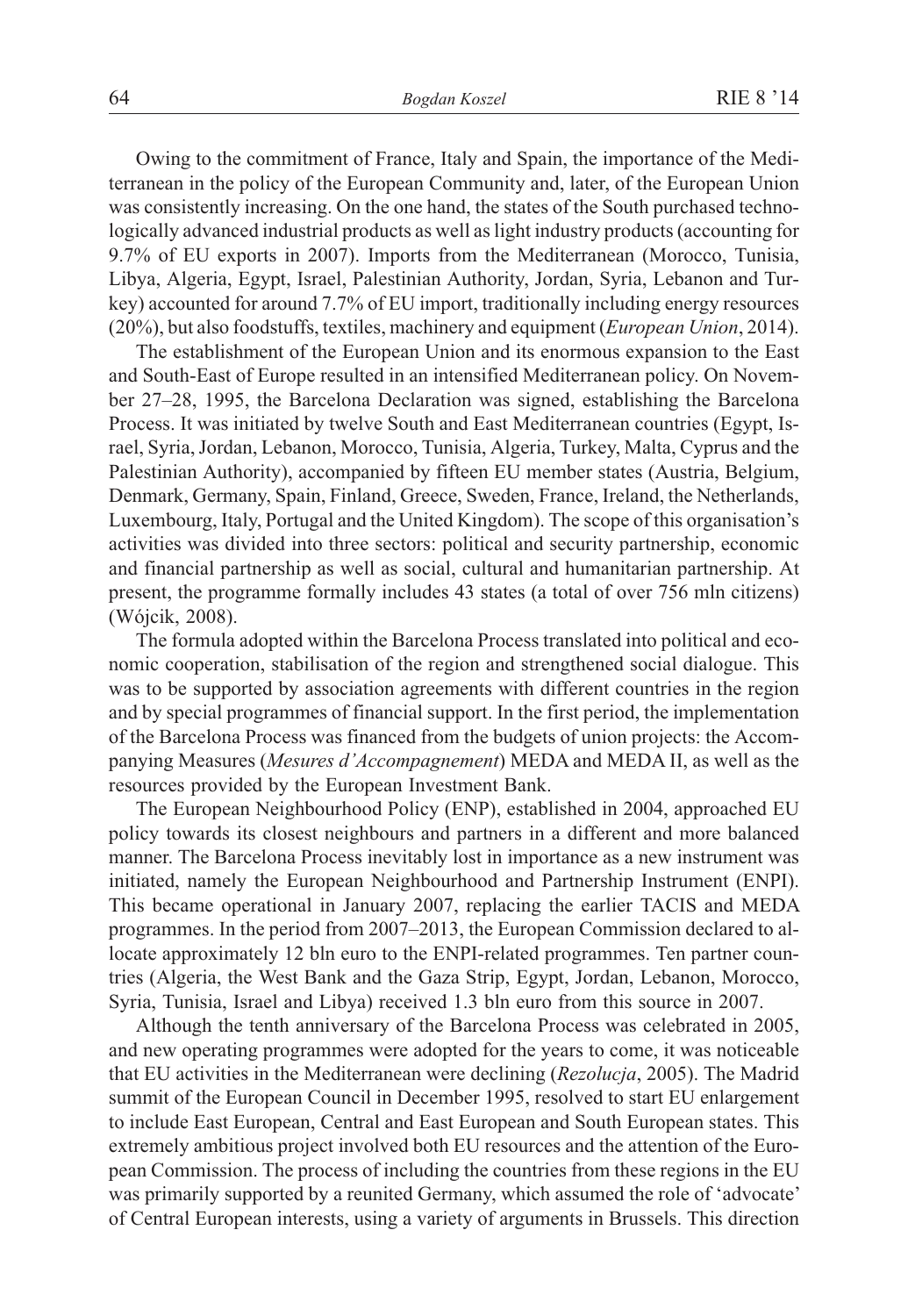of EU expansion was never a priority for France. The wide opening of the fledgling EU contrasted with the strong tendency of Paris to focus on the deepened cooperation between member states, in order to curb the independence of a reunited Germany. In the early 1990s, Paris did not get involved in the accession of new democracies to the EC/EU, assuming somewhat fatalistically that Central European countries were traditionally ready to cooperate with a united Germany and would become its 'clients' in the future. Germany was not to be indirectly assisted in strengthening its influence in the EU. French reluctance was to a significant degree reflected in this country's extreme procrastination over further enlargement, criticising the expenses related to the Eastern *l'elargissement* and demanding that EU budgetary resources be allocated to the development of the Mediterranean (Koszel, 2003; Deubner 1999).

In France's view, another serious matter concerned the necessity of holding back the European aspirations of Turkey, which in 2005 was allowed to start accession negotiations with the EU. The French right wing did not consider Turkey to be a European country, it feared the influx of immigrants, the Islamisation of Europe and increased crime rate. Turkey's accession to the EU would have significantly weakened the position of France. With a larger population and area, Turkey would have 'degraded' France, which would have become the third power in the EU (following Germany and Turkey). France sought a way to discourage Turkey from membership, while offering it close cooperation and an adequate, strategic position in the region, within the framework of 'privileged partnership'. This concept met the full approval of the German Christian Democrats and the new German Chancellor, Angela Merkel, who took power in the autumn of 2005 (Koszel, 2008; Kumoch, 2011).

On account of its historical tradition and long presence in North Africa, France was highly protective of its zone of influence in this region. It did not welcome frequent visits paid by US diplomats in the Maghreb, it also feared Chinese economic expansion there. France tried to use its presence in North Africa to reverse the trends that were in France's opinion unfavourable and were aimed at enlarging the EU to the east and south-east. The decision to start accession negotiations with six East, Central and East, and South European countries was to be made at the meeting of the European Commission in Luxembourg in December 2007.

Therefore, it comes as no surprise that the issue of intensified cooperation in the Mediterranean was one of the key topics of the presidential election campaign in France in 2007, with the exception of the socialists, whose candidate, Ségolène Royal, made no reference to this issue. One candidate for the highest office in France, Minister of the Interior, Nicolas Sarkozy, followed the guidelines of his closest advisor, the Eurosceptic Henri Guaino, and a economic expert, Jean-Louis Guigou, and decided to establish the Mediterranean Union (*Union Méditerranée*). In this manner he wanted to emphasise the leading role of France in the Mediterranean and to commit EU resources to implement this plan, which was equally important. This was to counterbalance the EU's commitment to the East, ensure a certain equilibrium and block Turkish accession by means of appreciating its role as the most important partner within the Mediterranean Union (Martnes, Thorel, 2013, p. 92).

Sarkozy officially presented the Mediterranean Union project at an election rally in Toulon, on 7 February, 2007. In the passionate manner typical of him, he stressed that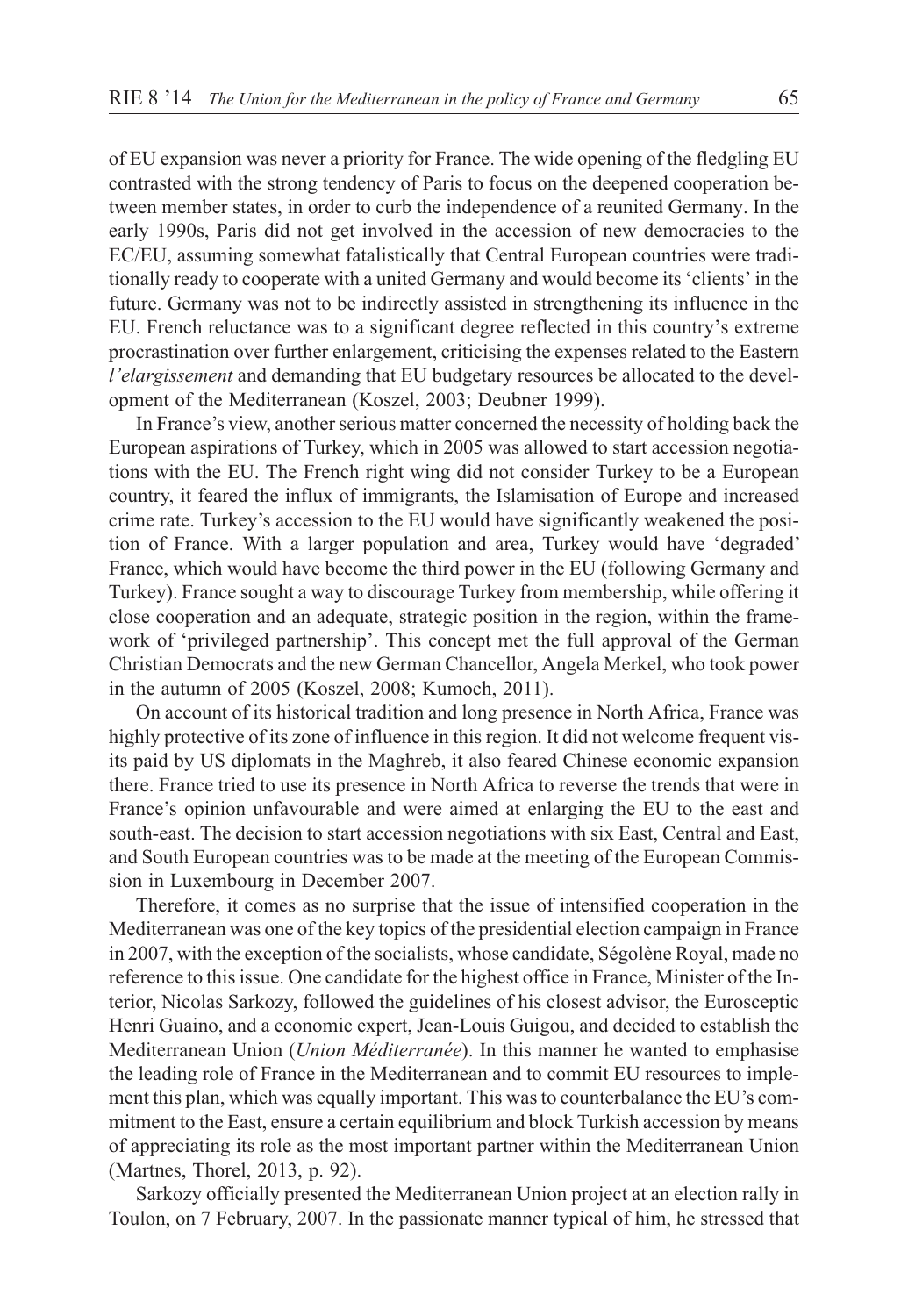France as a European, and at the same time Mediterranean state had to take the initiative to establish such a union of Mediterranean countries, the same way it had initiated the European Union project in the past. This was an element of the project intended to restore France's *grandeur* and create a *mare nostrum*. The President enumerated Greece, Italy, Portugal, Spain and Cyprus among the initiators of the campaign (*Die Zukunft*, 2007).

This direction of France's intensified foreign policy, outlined by Sarkozy, to a great extent corresponded with French expectations and sentiments. As early as the 1990s, a certain fashion for North Africa spread among French intellectuals. The merits of French colonialism were remembered, and its contribution to the economic and social advancement of North African countries, as well as the fascination of the local elites with French culture and language. The right-wing candidate for the presidency needed a catchy slogan to remind the descendants of the *pieds noirs* of their French cultural heritage and encourage them to vote for him. Consequently, criticism was limited and the presidential initiative was met with sympathy (Schmid, 2007, p. 13–23).

After the elections and his investiture (May 16, 2007), President Sarkozy started to fulfil his election promises to set up a Mediterranean Union. In his first speech as President, given at the Place de la Concorde in Paris, Sarkozy declared that the project of the Union was more than mere election propaganda, he treated it seriously and intended to implement it soon. After initial public opinion surveys, made in the summer of 2007, at a traditional meeting of French ambassadors in Paris, held on August 26, President Sarkozy reiterated that he attached great importance to the implementation of his ideas and asked the diplomats to disseminate this idea. This topic was an inseparable element of his speeches given during his visit to North Africa (Tangier in October and Algiers and Cairo in December).

Initially, the Mediterranean Union as seen by the French leader was to run parallel to the European Union, without any institutional links. France, Turkey and possibly Egypt were to enjoy a privileged position, and play a key role in solving international conflicts in this area and developing cross-cultural dialogue. Sarkozy was also interested in the economic benefits and potential expansion of the sales market for French commodities in return for oil, gas and other resources.

While in Tangier (23 October, 2007), Sarkozy defined in his speech which countries would shape the new Mediterranean Union. The President openly said that it was a political project aimed at creating a French zone of influence in the Mediterranean. To a certain extent, it was also supposed to be a form of compensation for the privileged position Germany enjoyed in Central and Eastern Europe (Demesmay, 2008, p. 373–384). The plan for the new Union was to encompass only coastal Mediterranean countries. The President was confident that the countries of this region had sufficient capacities to face up to the political, economic and cultural challenges. Countries that were interested in the Mediterranean but were not located along the rim would be offered the role of observers.

He encouraged the European Commission to participate in the preparatory work under the principle of "cooperation and complementarity," the same way trade unions did, but in general, EU institutions were to be excluded from this process. President Sarkozy invited all Mediterranean leaders to an inauguration summit in France in July 2008 (*Discours*, 2007).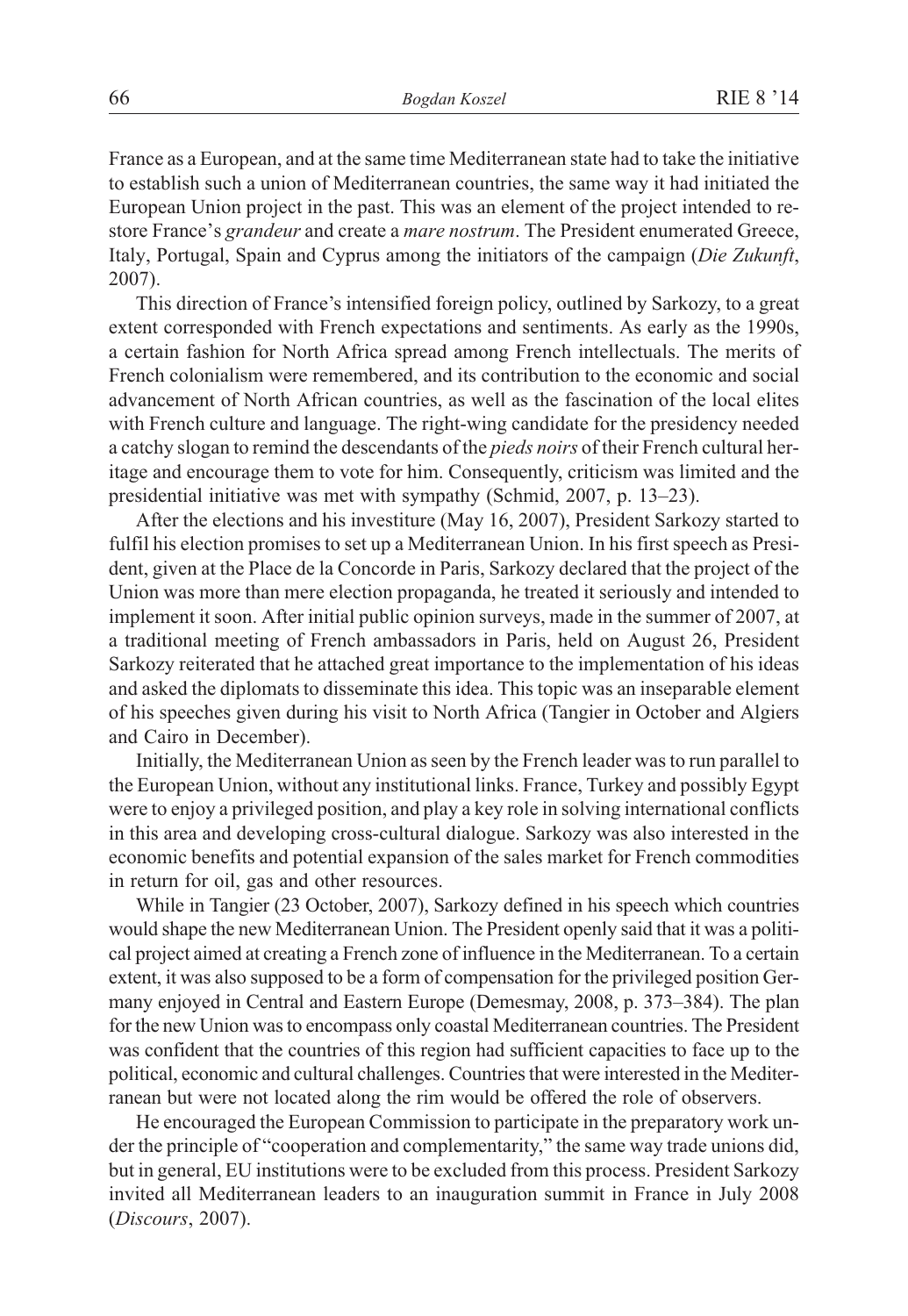It could be easily noticed that, initially, the French ideas lacked clarity and conciseness, and there were discrepancies between the Elysée Palace and Quai d'Orsay. There were discussions whether to extend the Mediterranean Union westwards, while other politicians and experts advocated the idea of including all coastal countries, including Croatia and Libya. Broader plans envisaged the extension of the existing Mediterranean Partnership (EUROMED) to include regional organisations such as the African Union. The participation of the European Commission as the representative of the European Union was deemed certain. The states that were interested in this form of cooperation but were not strictly located in the Mediterranean, such as Portugal or – more remotely – Germany, could apply for observer status (Schmid, 2007, p. 9).

The initial response of the most important partners – the addressees of this proposal – was not encouraging. Spain feared its own role in the Barcelona Process would be marginalised, therefore, Prime Minister José Luis Zapatero observed that they could only talk about the 'Barcelona Process plus'. Italy was waiting on developments and the United Kingdom declared it would not provide financial support to the new French project. Turkey was quick to realise that this offer was supposed to curb Turkish European ambitions and so showed no interest whatsoever (Schmid, 2008, p. 8).

The southern states addressed by the French plans showed some interest, but it was far from general approval. The most vehement criticism in the region was voiced by Libyan President Muammar Gaddafi, who approached Sarkozy's project as an element of imperial policy intended to destroy pan-Arabian unity. Many Arab countries found the prospect of Israeli partnership difficult to accept. To make things even more complicated, the interests of three countries from the francophone Maghreb (Morocco, Tunisia and Algeria) were in conflict due to Algerian-Moroccan competition in the Western Sahara (Albioni, 2008).

Sarkozy managed, albeit with difficulties, to persuade the leaders of the Romance countries, Romano Prodi and José Luis Zapatero, to approve the project only as late as December 20, 2007. Turkey was promised that its accession to the Mediterranean Union would not hinder accession negotiations with the European Union.

As a result of discussions and tensions between the Elysée Palace and Quai d'Orsay, three versions of the French plan emerged: (1) a comprehensive approach, where the members would encompass the countries already participating in the Barcelona Process within the European Union (from 1995), accounting for the membership of 39 countries (the EU-27 plus twelve states of the South: Algeria, Morocco, Tunisia, Egypt, Israel, the Palestinian Authority, Jordan, Lebanon, Syria, Turkey, Libya and Mauritania). The membership of Albania, Croatia, Bosnia and Herzegovina as well as Montenegro was also considered, which would mean 43 states altogether; (2) a restrictive approach, or the 6+6 formula, with six northern (Spain, France, Italy, Malta, Portugal and Greece) and six southern states (Algeria, Libya, Morocco, Mauritania, Tunisia and Egypt); (3) the 'coastal countries' approach, accounting for 25 states with access to the Mediterranean Sea (Spain, Portugal, France, Monaco, Italy, Slovenia, Croatia, Bosnia and Herzegovina, Montenegro, Albania, Greece, Turkey, Malta and Cyprus, together with Morocco, Algeria, Tunisia, Libya, Egypt, Jordan, Israel, the Palestinian Authority, Lebanon, Syria and Mauritania). A majority of French politicians and diplomats were in favour of the most restrictive formula, to prevent accusations of doubling the Barcelona Process (Cholewa, 2008).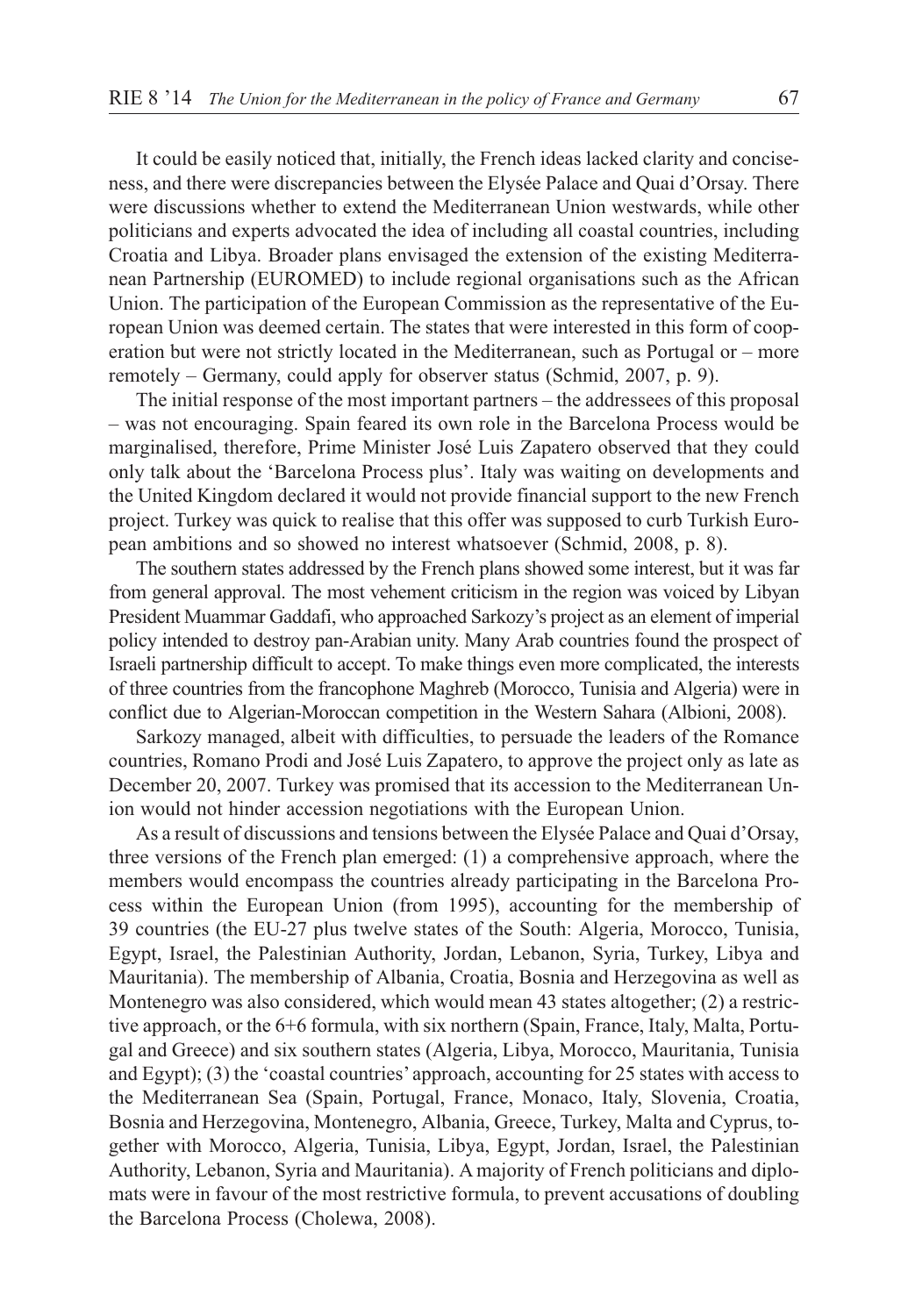From the beginning, Germany approached the French plans with the utmost caution, seeing more question marks than concrete proposals. They did not treat Sarkozy talking about the necessity to establish the Mediterranean Union seriously, considering his words as a worthless element of the election campaign. They believed that in this way Sarkozy was trying to win voters in southern France, where the National Front was particularly strong.

Berlin was carefully watching Sarkozy as the Minister of the Interior. His 2007 election programme was attractive, since it assumed deepened trans-Atlantic cooperation, reluctance towards Turkish integration with the European Union and a critical attitude towards the imperial ambitions of Russia. Chancellor Merkel, however, did not quite appreciate the French leader's hyperactivity and his not always well thought-out ideas (Radke, 2012, p. 37–40). Merkel treated the latest idea of the Mediterranean Union, which had not been agreed with Berlin, as yet another manifestation of French unilateralism which neglected the interests of other EU countries. She thought that, like in the early 1990s, when Paris was forcing the Euro-Mediterranean Partnership, France was trying to undermine European solidarity again. She did not like the fact that Sarkozy was pursuing the path of building a zone of interests that was beyond German control, thereby referring to the historical presence of colonial France in North Africa. Berlin did not conceal its scepticism or its view that this idea would double the Barcelona Process, which Germany had criticised before, anyway. Chancellor Merkel believed that the problems of illegal immigration, environmental protection, a free trade zone and the peace process in the Middle East concerned the entire European Union and should be resolved together. She argued that the French project raised the risk of the European Union being divided so that Germany would only be concerned with Eastern Europe, whereas France – with the South. She was also critical of the idea to limit the list of potential participants of the new initiative to those located in the Mediterranean. She knew that the idea of excluding EU institutions from this process and establishing new ones instead would be criticised in France as well. Attempts to appoint French socialist ex-Prime Minister, Michel Rocard, as the head of the Mediterranean Commission failed (Marten, 2008, p. 74–79; Jünemann, 2005, p. 7–13).

The increasing French criticism of the Barcelona Process, accusing it particularly of not having any long-term vision of developing contacts between the EU and Mediterranean countries, was received negatively in Germany. Germany felt offended, as the German presidency in the Council of the European Union placed significant emphasis on the implementation of the European Neighbourhood Policy. Berlin deflected French accusations of the lack of more significant successes in the Barcelona Process. The EU budget for 1995–2007 allocated 16 bln euro for this purpose, 70% of which was actually utilised. Germany indicated that in the financial perspective for 2007–2013, that is for a much shorter period, the Barcelona Process allocated means of around 16 bln euro as well, which was evidence that the European Union approached the issue of the Mediterranean Partnership seriously (Merkel und Sarkozy, 2008; Berschens, Rinke, 2008).

German politicians realised that EU institutions supported their stance. The European Union watched the consistency of the whole initiative under the ENP and looked askance at the exclusive French project. Brussels resented Paris for criticising the Barcelona Process, as it meant indirect criticism of the Commission and other EU institu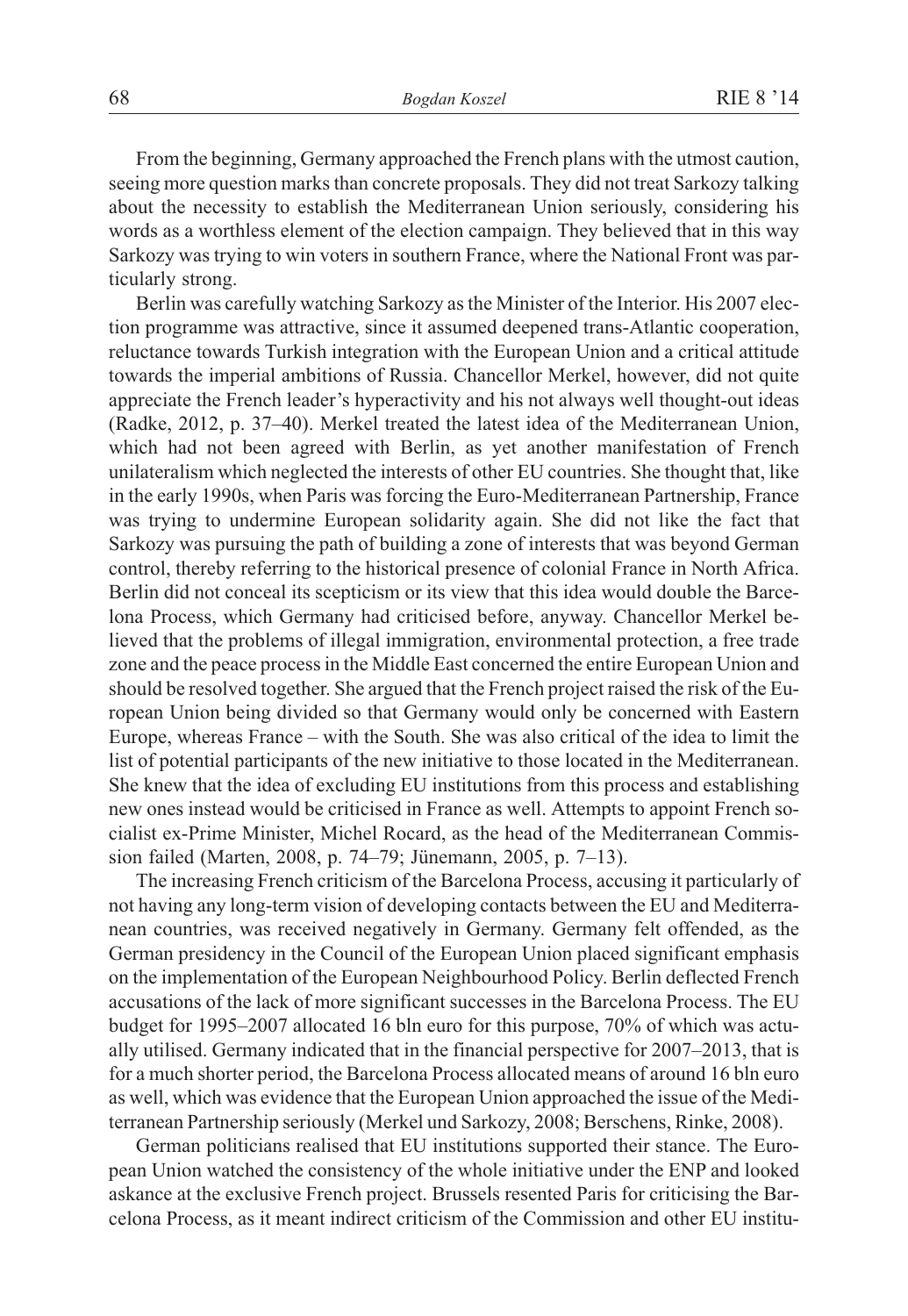tions. Guarding the consistency of the entire ENP, Brussels was aware of the risk of division and intensified internal conflicts between member states.

At the end of 2007, assisted by the media, the German government attempted to torpedo the French initiative, believing it was disadvantageous for the European Union. Chancellor Merkel and the Minister of Foreign Affairs, Frank-Walter Steinmeier, accused France of disintegrating the Union by its attempts to implement its own interests at the expense of the common budget. The German government even tried to persuade member states to limit their financial contributions to the development of the Mediterranean Union. This was also beneficial for the coalition partner, the SPD, as Minister Steinmeier decided to involve Germany in relations with Russia, inviting it to take part in a "Partnership for Modernisation" (Ratka, 2014, p. 112–113; Ayad, 2011, p. 18).

Chancellor Angela Merkel presented the position of Germany at the meeting of experts in Berlin on 5 December, 2007. She stated that if a Mediterranean Union encompassing coastal states had been built with EU money, others could say "let's build an Eastern European Union, for instance with Ukraine... In my opinion it is dangerous. The responsibility for the Mediterranean is as important for the north of the EU as the borders with Russia and Ukraine are for the south." In Merkel's opinion, a strong focus on these issues could blow the European Union up (Sarkozy, 2007).

It was clear that the initial negative response of Germany raised serious concerns in Paris. Sarkozy did not expect such an attitude. After all, he did try to embed his plan in the existing Mediterranean Partnership and the ENP. He was disappointed that important French ideas of how to activate the Mediterranean and its relations with the European Union were received coldly and sceptically instead of enjoying the expected approval (Schmid, 2008).

On 6 December, 2007, at a press conference organised during an informal meeting of the two leaders in Paris, Merkel left no doubts that the French project had to involve the entire Union (*"die Mittelmeerregion ist unser aller Aufgabe in Europa"*) and both countries had to walk hand in hand to implement partnership programmes with East European and Mediterranean states. Sarkozy surrendered and said at the same conference that work would commence to involve all interested EU states in the Mediterranean Union project (Pressekonferenz, 2007).

The German counteraction in the European Council and European Parliament turned out to be successful. The German government's tough stance, supported among others by Polish Prime Minister Donald Tusk, forced Sarkozy to revise his plans. According to the agreement reached in Paris, the issue of the rapprochement of both governments was to be handled by the Director of one of the Departments at the Federal Chancellery and Advisor on Foreign and Security Policy to the Federal Chancellor, Christoph Heusgen, and a former ambassador of France in Washington and president Sarkozy's diplomatic advisor, Jean-David Levitte.

The breakthrough occurred in Hannover on 3 March, 2008, at an informal French- -German summit held under the pretext of the opening of CeBIT computer fairs. The French President agreed to extend his plan to all 27 member states and emphasised that France and Germany "were unanimous both in fundamental issues and details." Merkel diplomatically responded that, in her view, the cooperation of the EU with the Mediterranean had "strategic significance" (EU: Merkel, 2008). Commentators observed the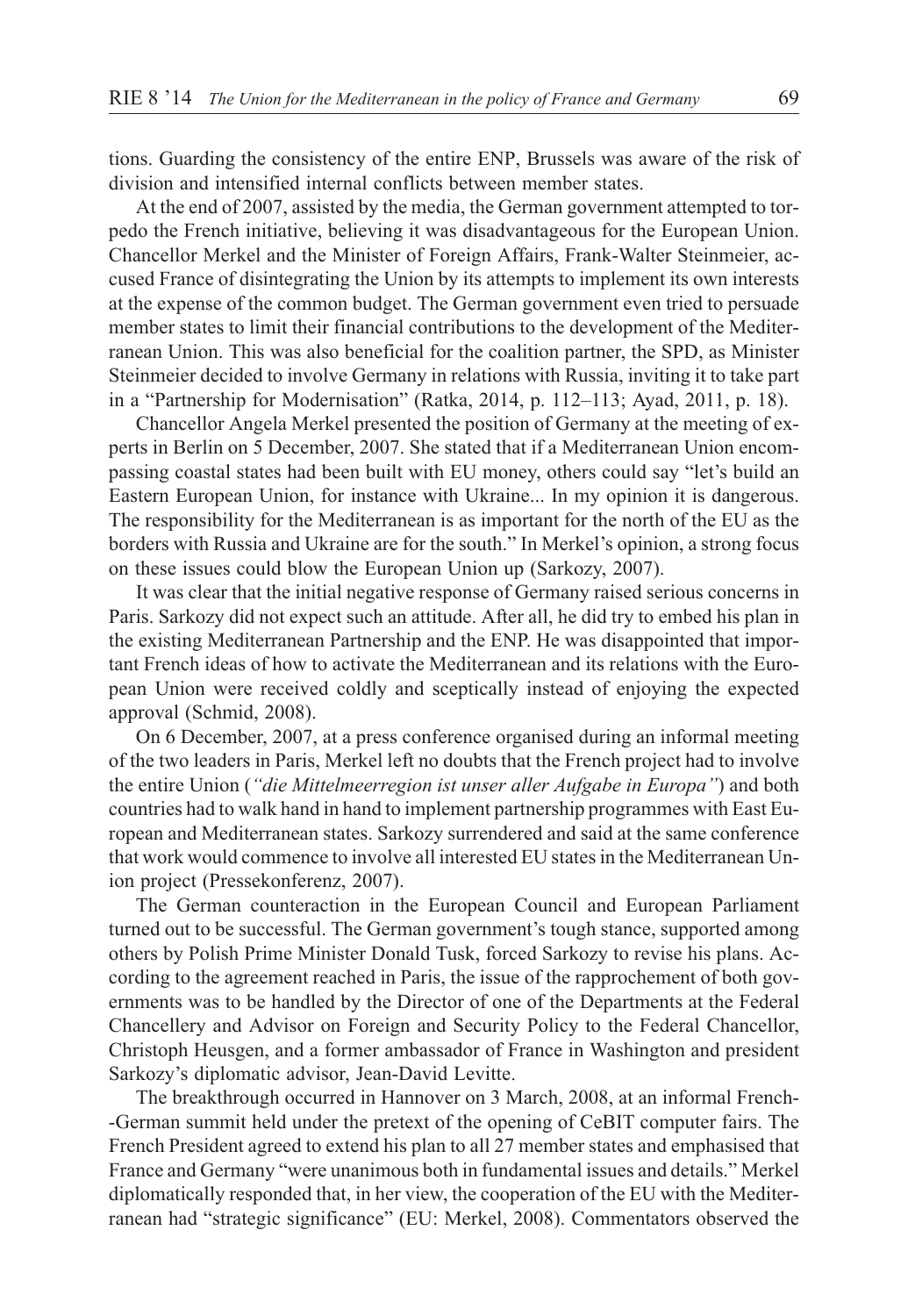finesse with which Chancellor Merkel redirected the project as she desired. First, Chancellery experts ensured that the planning of the initiative was conducted in Brussels instead of Paris. Then the Chancellor involved Poland and Bulgaria, who demanded that the EU develop tighter ties with Ukraine and Black Sea countries. Poland was undoubtedly a beneficiary of this conflict, because it gained the approval and support from Berlin to develop the concept of the Eastern Partnership, initiated with Sweden (Kornelius, 2008; Stark, 2008, p. 235–240).

In line with French-German arrangements, at a meeting held on 13–14 March, 2008, the European Council approved the principle of the Mediterranean Union which was, as briefly stated, "to include the Member States of the EU and the non-EU Mediterranean coastal states." It invited the Commission to present to the Council the necessary proposals for defining the modalities of what would be called the "Barcelona Process: Union for the Mediterranean" (Oświadczenie, 2008).

After the Hannover meeting, France committed itself to the speedy implementation of the project which was to be specified by July 2008 and developed during the French presidency of the EU Council (July–December 2008). On 13 July, a day prior to the French national holiday, Sarkozy indeed managed to gather the leaders of 43 states, joined by the Arab League. Delegations of all EU states made their appearance there, while Muammar Gaddafi was absent. France succeeded in seating Syrian President Bashar al-Sadat and Israeli Prime Minister Ehud Olmert at the same table. The joint declaration published after the meeting featured the premise for the new organisation ("Barcelona Process: Union for the Mediterranean aims to build on that consensus to pursue cooperation political and socio-economic reform and modernisation on the basis of equality and mutual respect for each other's sovereignty") (*Déclaration commune*, 2008).

The tasks that had been defined earlier and were adopted at the summit involved the following: (1) de-pollution, waste disposal, protection of biological resources in the Mediterranean under the special strategy for the protection of the environment, which was to be implemented in 42 projects at a cost of 2 bln euro; (2) the construction of a highway from Casablanca to the Middle East, and of new connections between Mediterranean ports; (3) the creation of civil protection structures (management of natural disaster crises), education and training on crisis prevention; (4) an ambitious project to advance renewable energy on the basis of solar power plants; (5) the development of cooperation in the area of higher education (establishment of the first Euro-Mediterranean University in Portorož, Slovenia, to be followed by another one in Fez, Morocco; (6) support for small and medium business development financed from the Facility for Euro-Mediterranean Investment and Partnership instrument (FEMIP) (*Déclaration*, 2008; Hauser, 2014, p. 54–55).

The structures of the Union for the Mediterranean (UfM), planned in the July declaration, were designed by the end of 2008. There was a dispute over the location of the Union's Secretariat. Sarkozy suggested Tunis, whereas Germany opted for Brussels, for practical reasons. Finally, as proposed by Spain at the meeting of EU Ministers of Foreign Affairs, held in Marseille on November 4, 2008, the permanent secretariat (of one Secretary General supported by five Secretaries-Advisors) was located in Barcelona, where it would perform technical and executive functions. The management of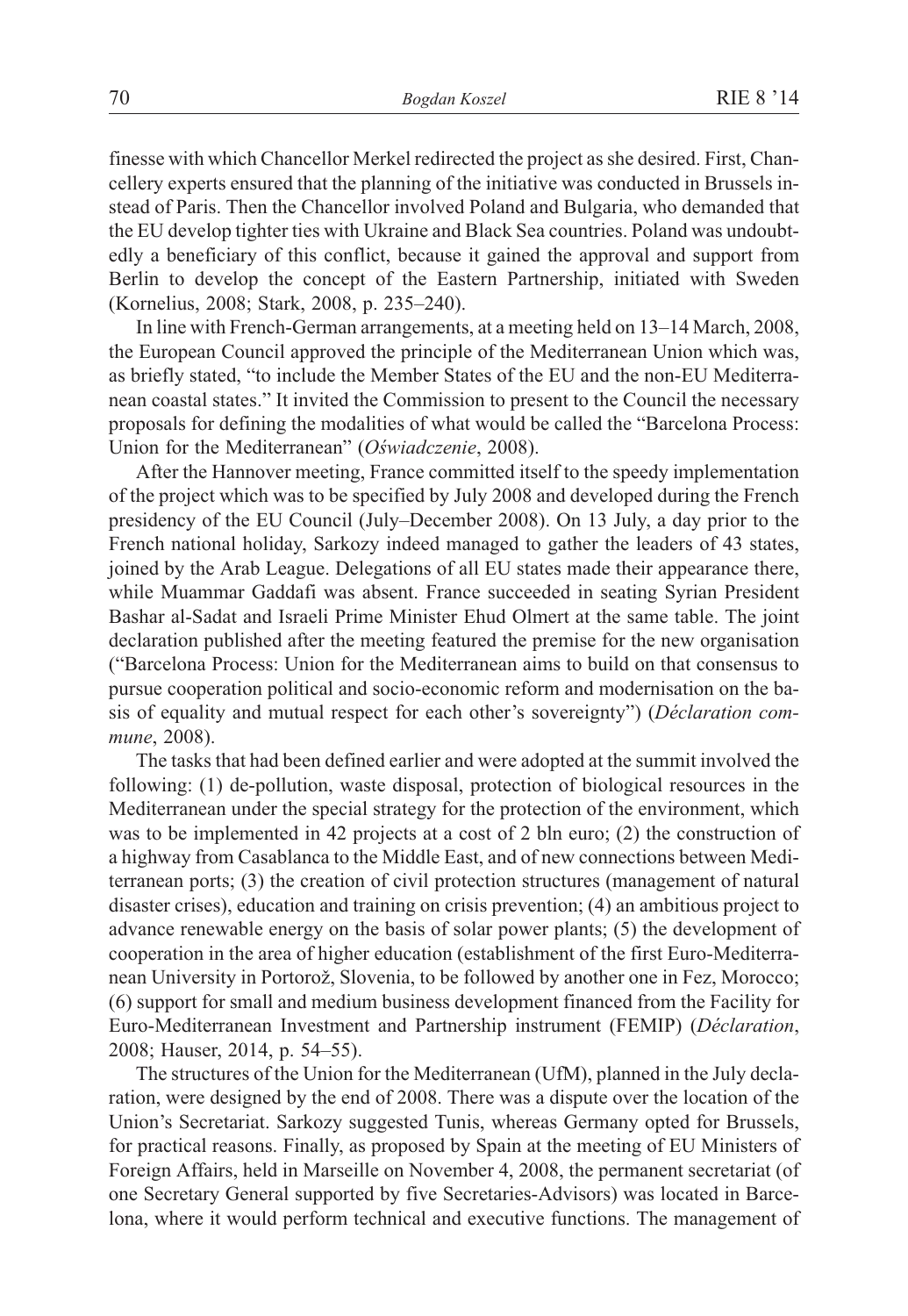the Union was to be exercised by the co-presidency composed of the representative of the EU state currently holding the presidency of the EU Council and the representative of one state from the South (beginning with France and Egypt). The team of Senior Officials was to constitute a permanent body obliged to hold regular meetings, prepare expert meetings, and draw up projects and reports. The Euro-Mediterranean Parliamentary Assembly (EMPA), operating since 2004, decided to rename itself the Parliamentary Assembly – Union for the Mediterranean in 2010. The Assembly is an advisory body operating under the Barcelona Process. Its participants include members of parliament from EU countries and the Mediterranean Partnership (Algeria, the Palestinian Authority, Egypt, Israel, Jordan, Lebanon, Morocco, Syria, Tunisia and Turkey), members of the European Parliament, as well as the members of parliaments of Mediterranean partner countries (Albania, Bosnia and Herzegovina, Croatia, Montenegro and Monaco) and of the Moorish parliament (*Zgromadzenie Parlamentarne*, 2014).

Another French-German clash concerned the issue of establishing the Mediterranean Bank, which was supposed to service Union projects in terms of finance. The Germans rejected French proposals and agreed only to a branch of the European Investment Bank to be set up. Ignoring German reservations, in May 2010, French state-owned financial institutions established a special capital association InfraMed with capital of 385 mln euro (and a targeted 1 bln euro) to provide financial services to the development of cities, local infrastructure and power networks.

As mentioned above, the French presidency of the EU Council, held in the second half of 2008, was supposed to give momentum to the UfM project, but it did not. The Russian-Georgian war, which broke out in August, forced President Sarkozy to become actively involved in Eastern Europe. On 27 December, the Palestinian-Israeli conflict in Gaza broke out, leading to increased tension in the Middle East. All this coincided with the global financial crunch, which rapidly spread all over the euro zone and enforced intensive counter measures to be taken, primarily by France and Germany.

The French presidency of the EU Council raised the expectation as to the development of cooperation in the new form, therefore the fact that the new initiative was not operational in 2009 generated increased frustration. In this atmosphere Spain assumed the presidency of the EU Council, fully aware of the challenges to unblock the political standstill, launch the Union's Secretariat and implement new areas of cooperation. The prolonged discussions over where the organisation should be headquartered, the role to be given to Israel and the position of Secretary General undoubtedly had a negative impact on the whole initiative. First, the planning and outlining of the project was done in great haste, and then its implementation turned out to be chaotic. It took nineteen months to appoint a Jordanian, Ahmed Khalaf Masadeh as the Union's Secretary General, who then stepped down after several months (*Parmentier*, 2011).

Spain, as the initiator and promoter of the Barcelona Process, aspired to continue to strengthen regional integration in Southern Europe. Spain was facing a most difficult challenge to end the political stalemate between Israel and Arab states, which had paralysed the operations of the UfM. Spanish diplomacy was involved in the Middle East with poor results. It was more successful in the area of strengthening bilateral relations between the EU and Morocco, Tunisia, Israel and Jordan, which was included in its programme for the presidency (Nowak, 2010).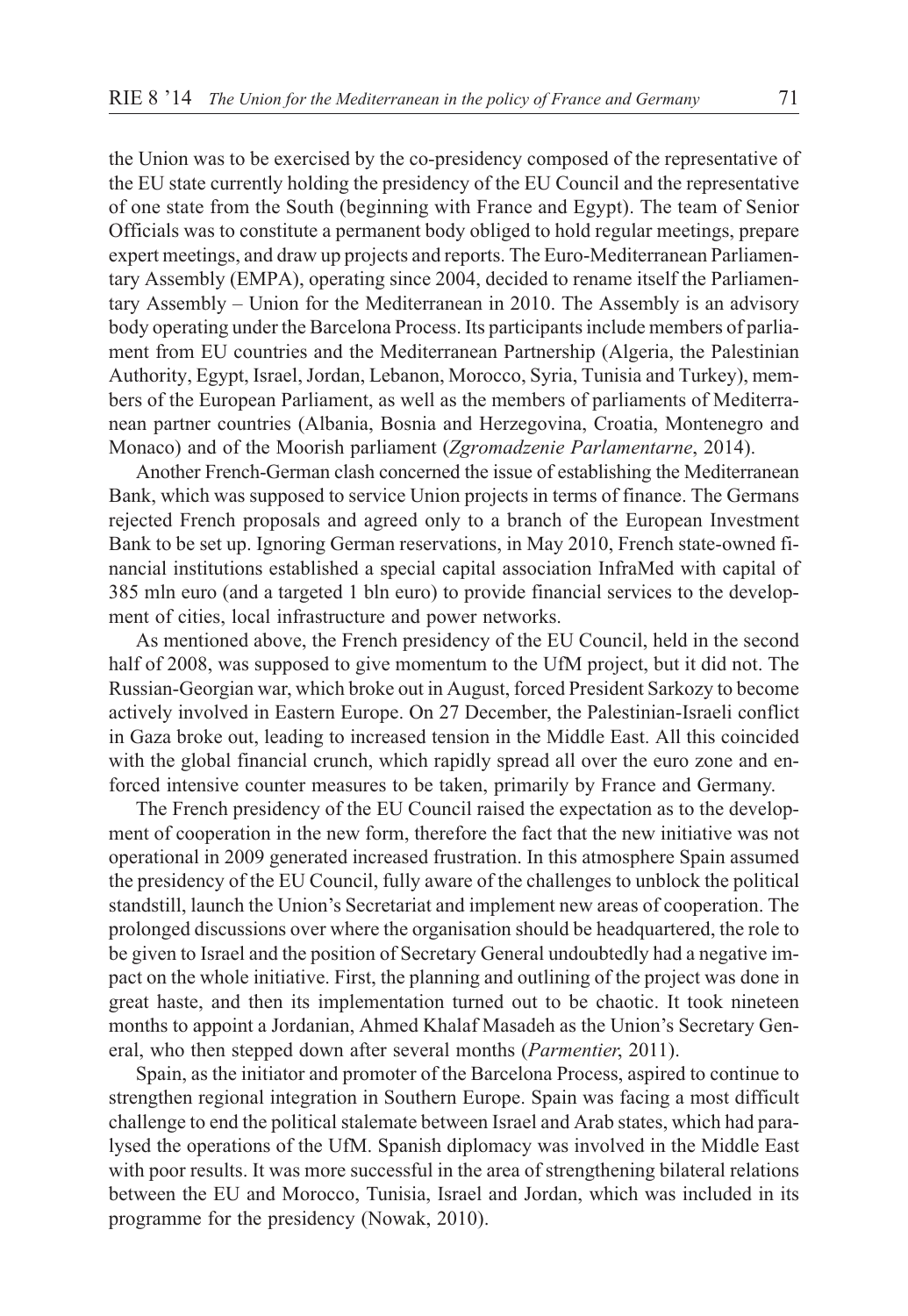After two years of the Union operating, there were no greater successes to speak of. The German government reported to the Bundestag in July 2010 that planning had started to implement the strategy for the protection of marine environment in the Mediterranean and for better supplies of potable water. The same concerned the issue of transport and the North African highway. There were 21 projects developed concerning civil protection and prevention of environmental disasters, the organisational framework for the solar project was outlined, and the set up and operation of SMEs was facilitated. The establishment of the Euro-Mediterranean University (EMUNI) in Portorež, Slovenia, was a tangible success. The University created a network of 142 members in 37 countries. Its tasks involved education and the exchange of students and scholars. Only one German higher education institution was involved in this project, namely the private International School of Management, with branches in Munich, Frankfurt am Mein, Hamburg, Cologne and Dortmund (*Zwei Jahre*, 2010; Ratka, 2010, p. 13–14).

The implementation of the UfM project was interrupted by the Arab revolutions that started in Tunisia in December 2010 to rapidly spread to Egypt and Libya. These surprised France, which maintained close relations with the dictators of Tunisia, Ben Ali, and Egypt, Hosni Mubarak, to the very end. It is worth reminding that merely three days prior to Ben Ali fleeing abroad, the French Minister of Foreign Affairs, Michèle Alliot-Marie, offered him help in dispersing the protesters and she did not conceal her mistrust towards the moderate opposition Islamic organisation Al-Nahda (the Renewal party) which was the engine behind the Tunisian transformations. This did not demonstrate France's being particularly well-informed of the Tunisian reality, as France was claiming. As in an attempt to counterbalance the bad impression and critical comments, President Sarkozy rapidly took the side of the Libyan opposition and opted for a military intervention. This must have flabbergasted Gaddafi, who was considered to be France's faithful friend and was believed to have covertly financed the 2007 election campaign of Sarkozy (*Financement*, 2014; Sarkozy, 2014). The French President also became quickly involved in a campaign against President Bashar al-Sadat, assembling a military coalition against him, albeit unsuccessfully (Schäfer, 2013, p. 7).

From the very beginning, Germany was on the side of the transformations in North Africa. Several months after Ben Ali was overthrown, on 12 February, 2011, German Minister of Foreign Affairs, Guido Westerwelle, arrived in Tunis, highly appreciating the pace of democratisation there, and declaring German aid at the initial amount of 3 mln euro for the fund for democracy. He also visited Algeria, Libya and Tunisia in February 2012. His most successful journey was marked by German promises to aid the new democratic government and further stabilisation of the situation in the country. Under the framework of the strategic Partnership for Transformation, Germany declared it was allocating around 30 mln euro for the creation of work places, vocational training, scholarship programmes and improving the qualifications of state officials (Unruhen, 2011; Brõssler, 2012). In March 2012, the head of Tunisian government, Hamadi Jebali, talked to Chancellor Merkel in Berlin, where regular German-Tunisian intergovernmental consultations were announced.

The most acute German-French dispute, however, concerned the events in Libya. Whereas France, the UK and US, both within the NATO and outside the alliance, provided active support in terms of arms and food to the insurgents fighting against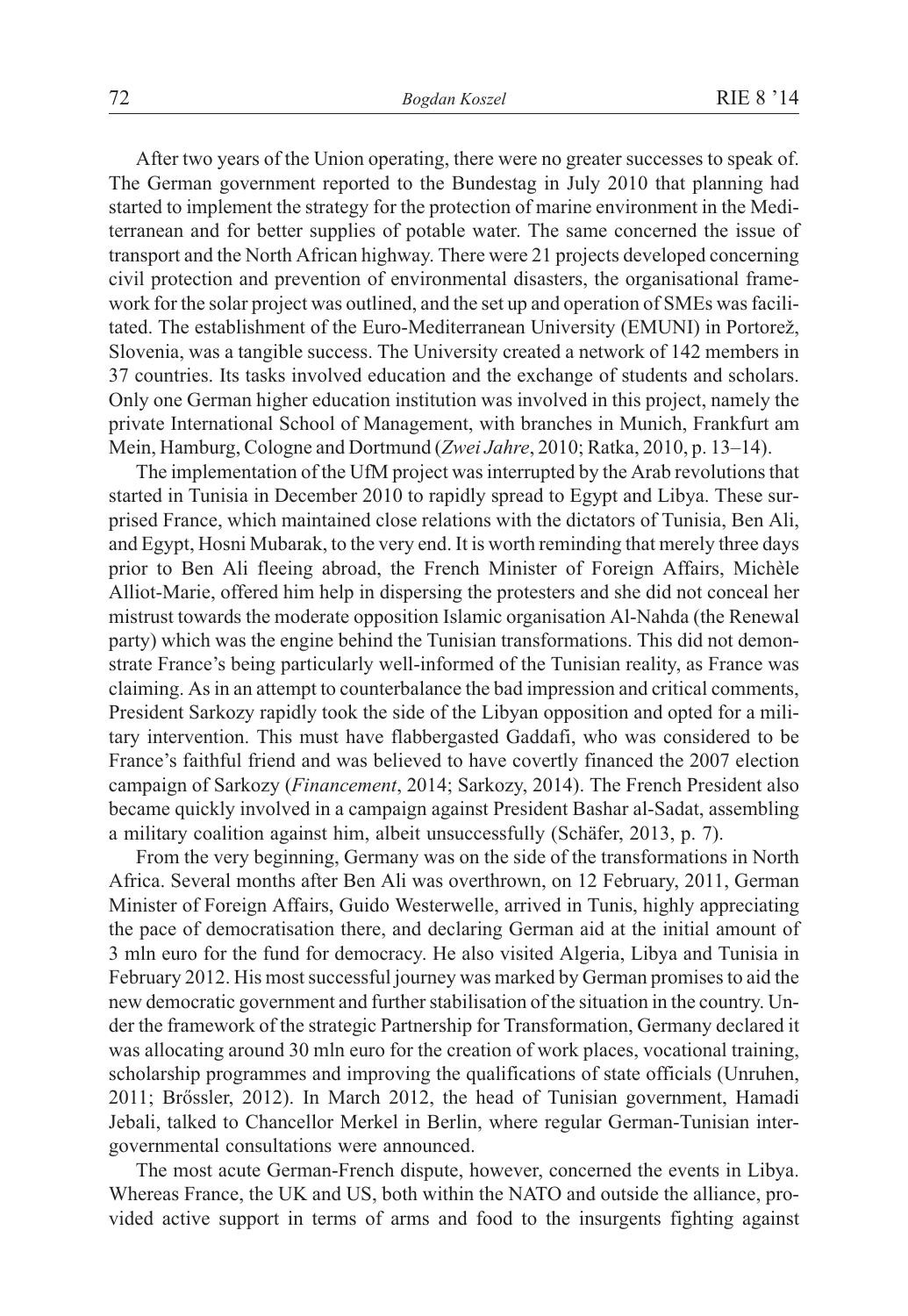Gaddafi, Germany remained highly restrained, limiting itself to offering moral support and the aid provided by a group of German military officers working in NATO logistics. To defend Germany, it can be said that from the beginning it declared sympathy for the Arab revolutionaries and condemned the Libyan dictator. German diplomacy supported the suspension of the UN embargo on the supplies of arms for the insurgents and was in favour of criminal proceedings to commence against the Libyan leader before the International Court of Justice in The Hague. Germany was also known to be sceptical as concerned military measures intended to protect civilians. Along with the US government, Berlin tried not to take a defined stance. The ultimate response was to depend on the Arab League's participation and actual commitment to this cause. These conditions were quickly fulfilled, and the US administration opted in the UN Security Council for a wide ban on flights over the area occupied by the insurgents. Although Berlin sympathised with the objectives of the resolution, on 17 March, 2011, the German representative in the UN Security Council abstained from voting on the adoption of the document in support of NATO operations in Libya (Kruk, 2011, p. 173).

Germany's stance generated exceptionally critical responses in France, the UK and the US, as well as among the German political elite. There were voices indignant at the fact that Germany did not vote alongside its old allies, but went with the new ones – Russia, China, India and Brazil (Herzinger, 2011; Varwick, 2011).

Under the pressure of mounting difficulties, towards the end of his office Sarkozy lost his zeal in pushing for the Union for the Mediterranean. There also emerged discrepancies between the Union's Secretariat and the European Commission in Brussels concerning the division of powers. EU countries became increasingly reluctant to finance this project. The retiring Secretary General, Ahmad Masa'deh, complained in his interviews that the Union's budget had been reduced by 60%. The former European Commissioner for Enlargement, Günther Verheugen, also accused EU member states of a lack of interest in expanding cooperation with North Africa (Sebald, 2013).

The new plan, presented in Malta in October 2012 by new French President, François Hollande, was radically different from Sarkozy's original ideas, that tended to focus on concrete undertakings. The new idea was to make the Union a kind of executive entity of the European Neighbourhood Policy. The incumbent Secretary General of the Union for the Mediterranean, the Moroccan diplomat, Fathallah Sijilmassi, first and foremost was supposed to implement regional integration projects, such as the North African highway and the extension of the Erasmus Mundi programme. French Minister for Women's Rights, Najat Vallaud-Belkacem, was among the organisers of a conference to promote women's rights in the region in 2013 (*Conference*, 2013).

At the Malta meeting it was resolved to set up a common unit to combat drug smuggling, organised crime and illegal immigration. France put forward a joint industrial strategy aimed at the creation of new work places, facilitating business operations and cooperation in the area of transport of goods and people.

Repudiating his predecessor's ambitious project, Hollande intended to give a more modest form to the Union by means of providing a forum for dialogue among five North African states (Morocco, Tunisia, Algeria, Libya and Egypt) and five Mediterranean states (Spain, Italy, France, Portugal and Greece). The purpose of such narrowing of the scope of cooperation was to remove the issues related to the Israeli-Palestinian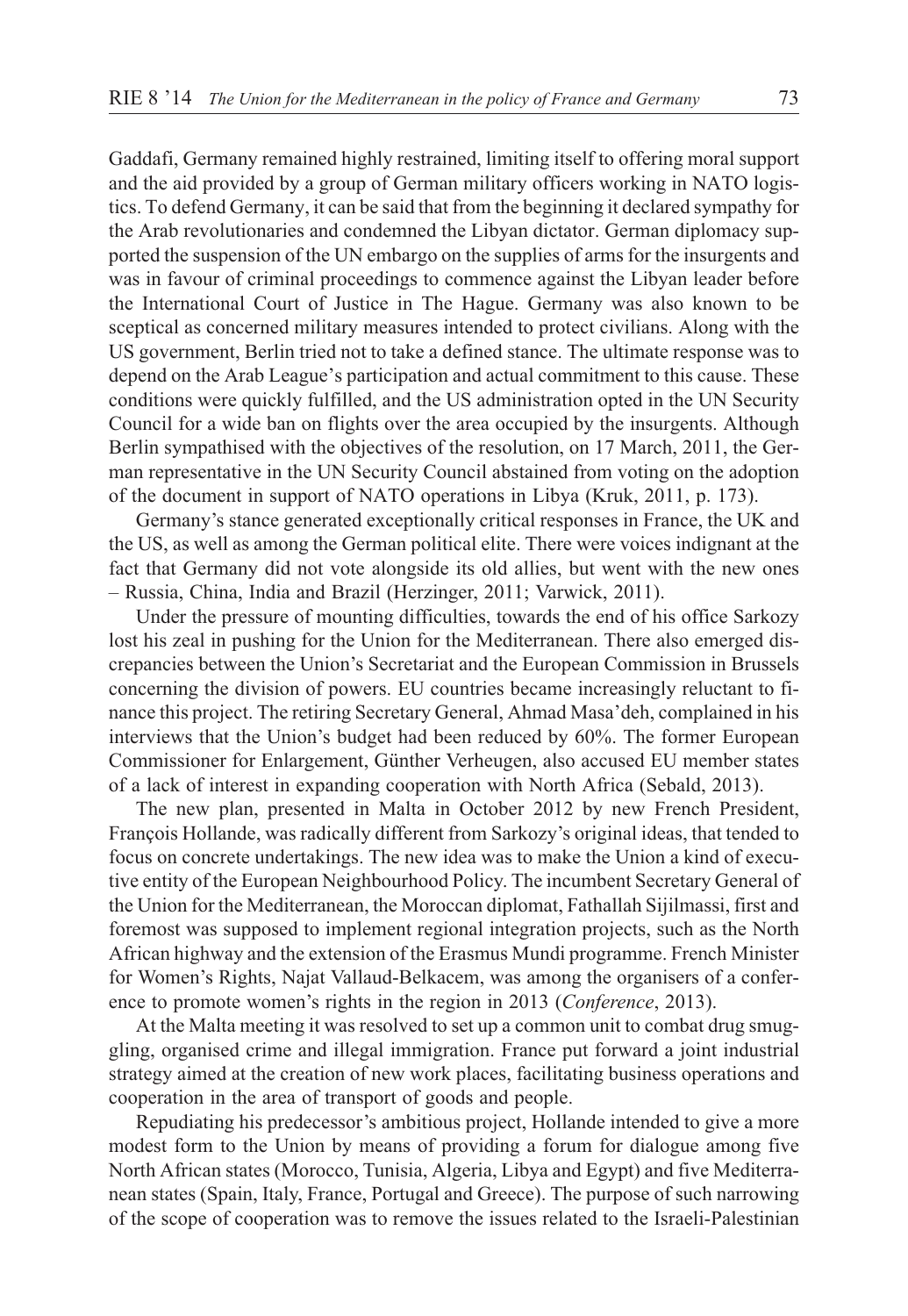conflict from the everyday agenda, as it had frequently hampered Mediterranean cooperation in the past (Hollande, 2012).

It was quite easy to notice that France's interest was focused on three states: Morocco, Algeria and Tunisia. These were the targets of intensified activities of French diplomacy and business circles. At the same time, France became increasingly interested in the Sub-Saharan region. On account of the enormous problems generated by intense local conflicts, poverty and backwardness, the Sahel area called for a coordinated aid campaign, and France was not going to shun this responsibility.

Germany continued to treat the European Neighbourhood Policy, alongside the Barcelona Process and the Union for the Mediterranean, as important instruments to exert influence on the Mediterranean. Berlin became financially involved in the establishment of the Secretariat in Barcelona and took an active part in EU projects concerning solar power plants and wind farms. The Anna Lindh Euro-Mediterranean Foundation for the Dialogue between Cultures, established in 2005, became involved in this cooperation on the German side, fostering cultural exchange and cooperation between institutions that supported the emergence of a civil society. Headquartered in Alexandria, the Foundation operated through a network of national institutions in all European countries and Mediterranean partner countries, implementing its own projects participated in by organisations from North and South. Numerous joint academic initiatives with Mediterranean universities emerged, and in 2008 the Euro-Mediterranean University in Portorož was established. Political summits were accompanied by Civil Society Forums that attracted enormous interest from non-governmental organisations from the entire region, who could exchange experiences and plan joint projects (Praussello, 2011).

On German initiative, the European Union adopted the document on the "Partnership for Democracy and Shared Prosperity with the Southern Mediterranean" in March 2012. This new strategy was to be based on supporting democracy and the improved mobility of persons, but it also stressed combating illegal immigration, supporting the economic development that is conducive to social inclusion, facilitating the development of trade and investment, strengthening sectoral cooperation, particularly in the area of energy, and financial help ensured by the European Investment Bank and the European Bank for Reconstruction and Development (*Partnerstwo*, 2012).

Germany believed that the Union for the Mediterranean had not exhausted its potential. This could be seen in German efforts to replace the co-presidency of the Union, exercised by member states, by the EU, and in particular by the European External Action Service and the European Commission. Since the autumn of 2012, the UfM has been jointly managed by the European Union and Jordan. The German government continues to believe that the UfM can stabilise the situation in the entire region, influence its security, protection of human rights and counteract illegal immigration into the European Union (Schäfer, 2013, p. 9; Rossa, 2010, p. 149–166).

German commitment to the UfM project was exercised under the slogan of "peace, stability, prosperity." German politicians emphasised the importance of controlling and preventing illegal immigration from North Africa, combating Islamic terrorism, environmental protection, the creation of democratic institutions and human rights. As far as economics are concerned, the German government expressed particular interest in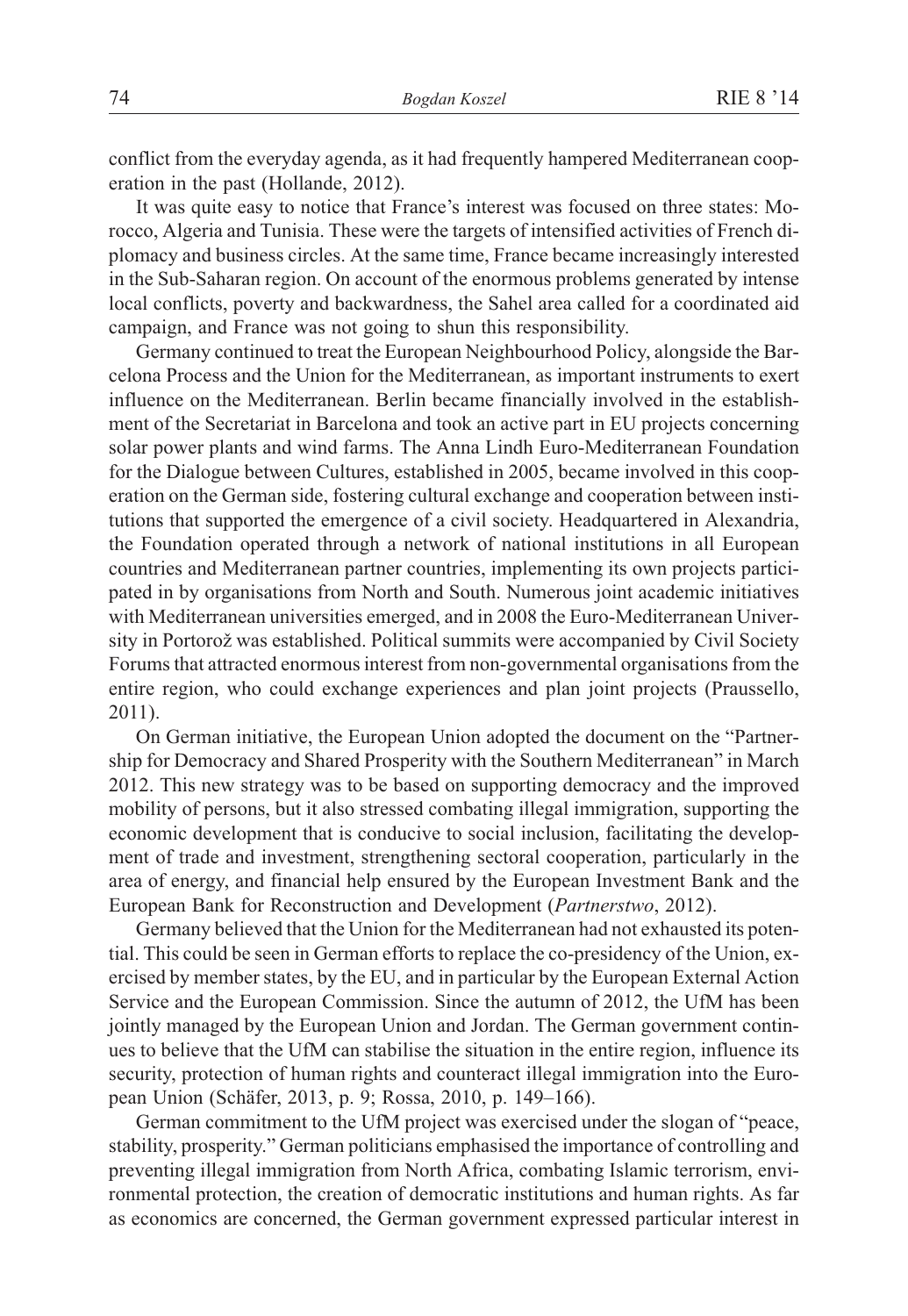constructing solar power plants in North Africa, and wind farms. The issues of obtaining electricity from the African desert were handled by an informal group of experts forming the Trans-Mediterranean Renewable Energy Cooperation (TREC) network. The initially private initiative, named DESERTEC, was officially supported by the German government. The erection of solar power plants in the Sahara, and wind farms, was supposed to facilitate the supply of electricity to North African countries. Around 15% of the EU's demand was to be met from North African sources after 2050. This was the initiative of a physicist and a specialist in the area of energy, Gerhard Knies from the Club of Rome and Deutsches Zentrum für Luft und Raumfahrt. The DESERTEC foundation, followed by the DESERTEC Industrial Initiative and the DESERTEC University Network, with thirteen German shareholders, was subsequently established. In 2011, there were 21 associations from eight countries and 34 associated partners (Ruchser, 2013, p. 143).

Large German corporations, such as RWE, Siemens, Bosch and the MünchenerRück insurance company became involved in these projects. Apart from that, some German businesses were actively operating in North Africa on their own. RWE was planning to erect a solar power plant and wind farm in Morocco, and a solar power plant in Egypt. Germans held intensive talks with individual states. In January 2012, the "Energy Partnership" was agreed by Germany and Tunisia. This initiative was officially commenced in Berlin in January 2013. In July 2013, German Minister of Economy, Philipp Rõsler, and his Moroccan counterpart, Fouad Douri, signed another bilateral agreement on energy partnership with Morocco (*Un Partenriat*, 2013).

The DESERTEC project invited extensive criticism, though. The criticism concerned the fact that changeable weather conditions would make the power supply ineffective. The power plants and installations would operate in a politically unstable region, where expensive equipment could become the target of terrorist attacks. The prices of renewable energy would be considerably higher, becoming completely unattractive for poor North African countries. All the Arab states had bureaucratic barriers and legal regulations that hindered business activity in this area. There were also fears that a rapid population increase in these countries could lead to increased local demand for electricity, and DESERTEC bosses feared that, instead of generating profit, their project would have to be treated as a certain form of aid to North Africa.

Similar to Germany, France also became involved in corresponding projects. Inspired by the French government, in 2010 the Medgrid consortium was established to specialise in the construction of a high-voltage network and transmission lines between Europe and North Africa. These initiatives enjoyed the support of the European Union. The cost of all these ventures was estimated at 400 bln euro, 50 bln of which was allocated to the construction of transmission lines. The Mediterranean Solar Plan (MSP) alone was planned to produce 20 gigawatts of power by 2020, including 3–4 gigawatts from photovoltaic cells, 5–6 – from wind farms and 10–12 – from solar power plants.

In 2011, the European Commission became actively involved in the implementation of these plans within the European Neighbourhood Policy, publishing the document "EU response to the Arab Spring: new package of support for North Africa and Middle East," which promised economic support for these states, for the Erasmus Mundus programme and assistance in building civil societies (*Antwort*, 2011). In 2012, the Eu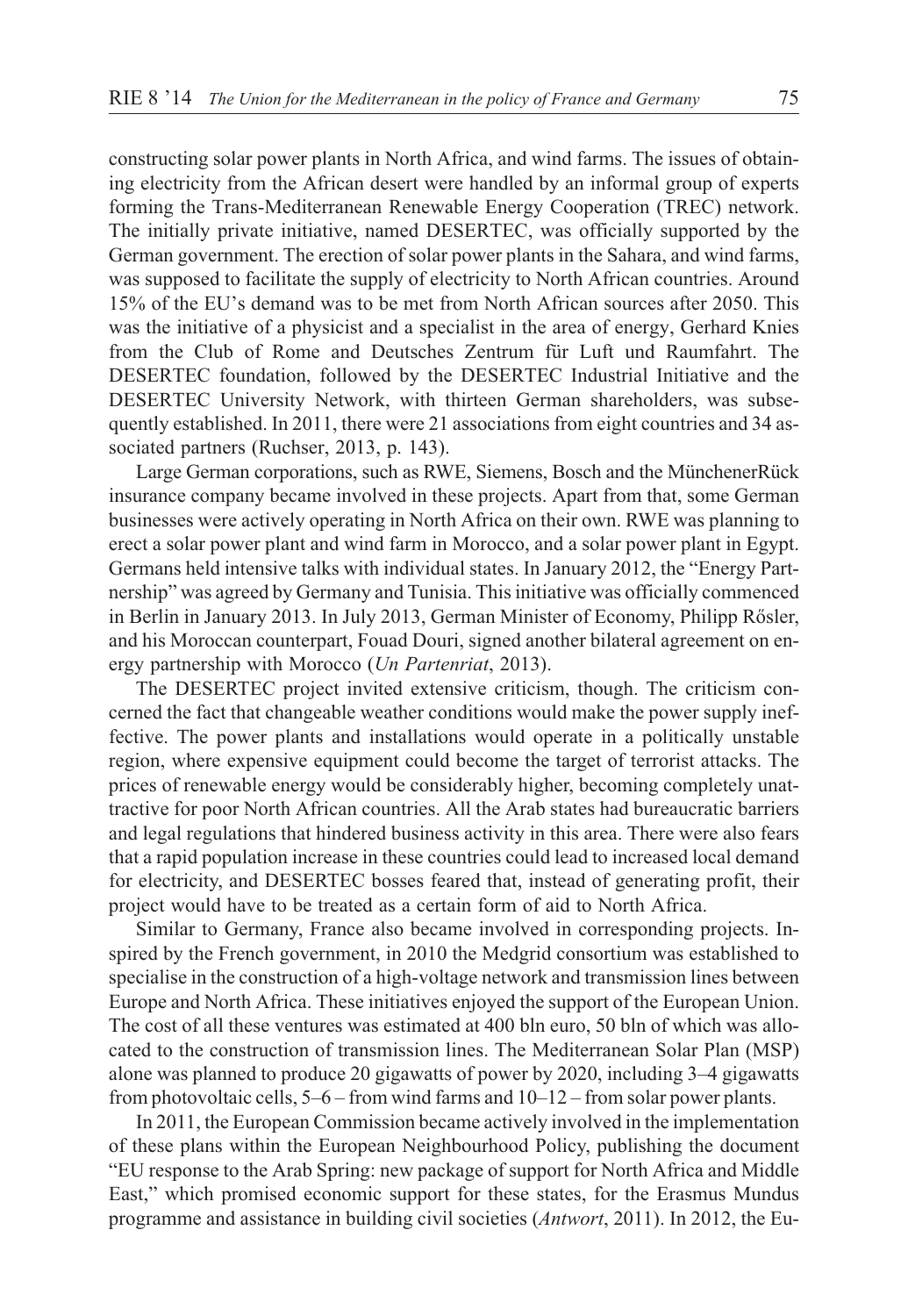ropean Commission supported the project by Morocco, Germany, France, Italy and Spain to build a thermosolar installation in Morocco, for 600 mln euro, to transmit electricity to Europe. The official agreement with Moroccan government was postponed, however, because EU countries lacked consensus on a common energy policy.

The global economic crisis and financial crunch in the euro zone considerably reduced French and German interest in the Mediterranean. Perhaps with the exception of Tunisia, the Arab revolutions did not inspire hopes that the situation would develop in the direction desired by these two countries and the entire EU. The Union for the Mediterranean had no achievements as a forum of international dialogue. Former French Minister of Foreign Affairs, Alain Juppé, addressed a parliamentary question asked in the national Assembly in June 2011, saying that the organisation would remain inactive as long as there was no progress in Israeli-Palestinian peace negotiations. The reactivation of the 5+5 group was more a mark of the UE's impotence and escape from the problems of the Middle East. Germany continued to believe that the Union for the Mediterranean as an element of the European Neighbourhood Policy was promising. Berlin declared its support for North Africa on the assumption that in the past Germany did not have any negative experience in contacts with Arab nations. They had cooperated with regimes there, but not to the same extent as France. The German attitude to Israel and Palestine is cumbersome, however. The German economy has the enormous advantage of enjoying great respect in North Africa. Germany believes that, after the transformation of the former GDR and the countries of the former Soviet bloc, it has extensive experience in economic and social reforms which should be taken advantage of. Together with France, Germany can exert an advantageous impact on the transformation in North Africa, because they have similar outlooks on economic operations in this region, in particular in the area of energy, and they also care about curbing illegal immigration to the EU and combating terrorism (Jauréguy-Naudin/Cruciani, 2013, p. 143–160; Kłosowski, 2013).

#### **Bibliography**

- Albioni R., (2008), *The Union for the Mediterranean initiative. A view from Sothern Europe*, "Documenti IAI", http://www.iai.it/pdf/DocIAI/iai0802.pdf.
- *Antwort der EU auf den arabischen Frühling: neues Unterstützungspaket für Nordafrika und den Nahen Osten* (2011), European Commission – IP/11/1083 27/09/2011, http://europa.eu/ rapid/press-release\_IP-11-1083\_de.htm.
- Baszkiewicz J. (1999), *Historia Francji*, Wrocław-Warszawa-Kraków.
- Berschens R., Rinke A. (2008), *Paris verprellt Berlin mit Mittelmeerunion*, "Handelsblatt" of 6.02.2008.
- Brössler D. (2012), *Westerwelle im "Munsterland des Wandels",* "Sûddeutsche Zeitung" of 9.01.2012.
- Cholewa M. (2008), *Francuska dyplomacja w okresie prezydencji w Radzie Unii Europejskiej (lipiec–grudzieñ 2008)*, "Biuletyn Miêdzynarodowy Instytutu Nauk Politycznych i Stosunków Miêdzynarodowych Uniwersytetu Jagielloñskiego", no 23, http://www.inp.uj.edu.pl/ c/document\_library/get\_file?uuid=f8033c3f-223d-478e-bda6-5cbabb83367e&groupId= 3905854.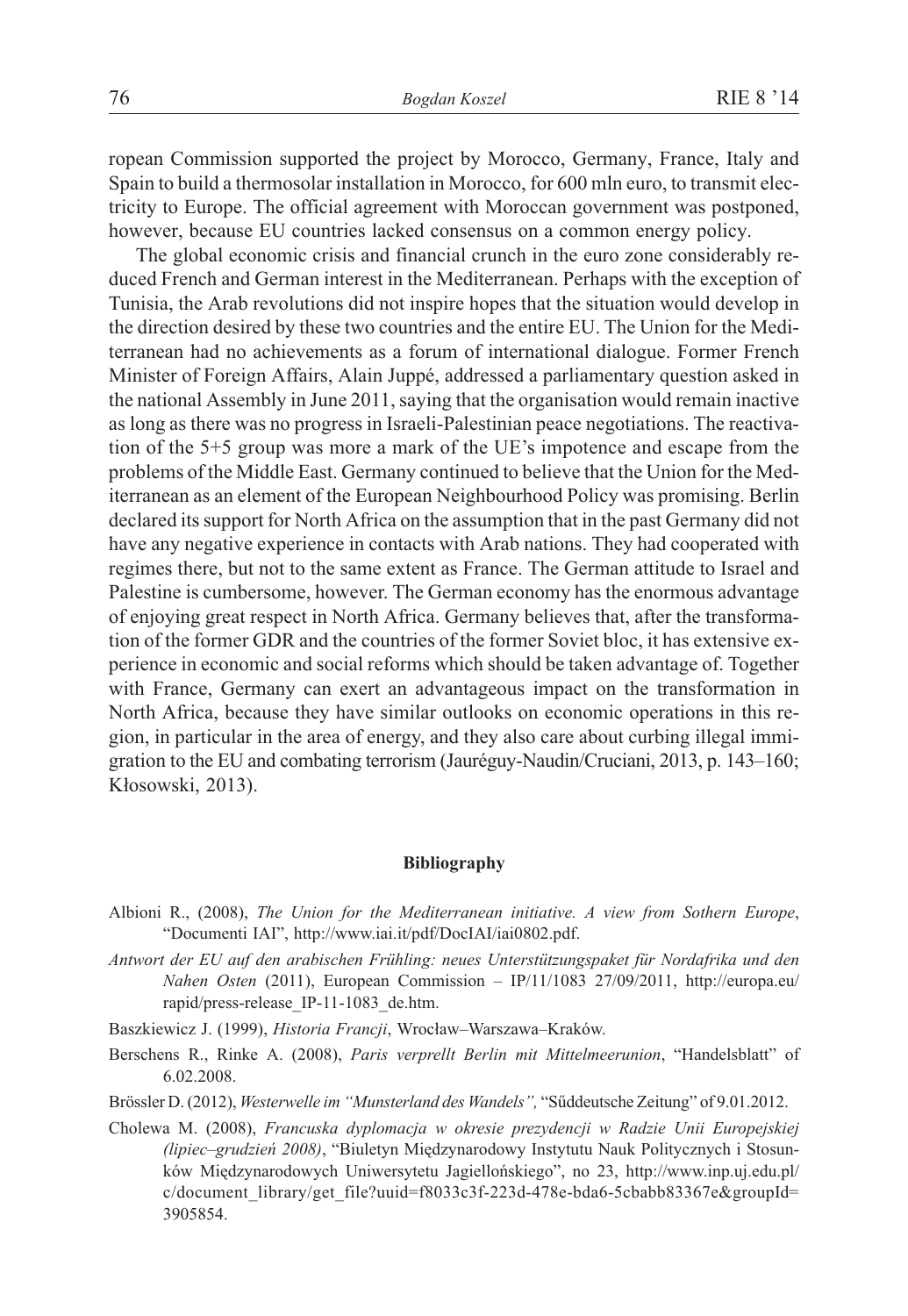- *Conférence ministérielle de l'Union pour la Méditerranée sur le renforcement du rôle des femmes dans la société* (2013), http://ufmsecretariat.org/fr/union-for-the-mediterranean-third-ministerial-conference-on-strengthening-the-role-of-women-in-society/.
- Czapliñski M. (1992), *Niemiecka polityka kolonialna*, Poznañ.
- *Déclaration commune du sommet de Paris pour la Méditerranée Paris, 13 juillet 2008*, http://www.diplomatie.gouv.fr/fr/IMG/pdf/Declaration\_commune\_UPM\_bis.pdf.
- Demesmay C. (2008), *L'Allemagne face à l'Europe de Nicolas Sarkozy*, "Politique étrangère", no 2.
- *Discours sur le thème de l'Union de la Méditerranée, Palais royal Marshan de Tanger (Maroc),–Mardi 23 octobre 2007*, http://www.bvoltaire.fr/nicolassarkozy/discours-sur-le-theme-de-lunion- -de-la-mediterranee,7765.
- *Die Zukunft Europas liegt im Süden* (2007), "Frankfurter Allgemeine Zeitung" of 8.02.2007.
- Deubner Ch. (1999), *Frankreich in der Osterweiterung der EU 1989 bis 1997*, "Politische Studien", no 363.
- *EU: Merkel bremst Sarkozy bei Mittelmeerunion aus* (2008), "Der Spiegel" of 4.03.2008.
- *European Union, Trade in goods with MEDA (Excluding EU) –* (*Mediterranean Countries In The Euro-Mediterranean Partnership* (2014), http://trade.ec.europa.eu/doclib/docs/2006/september/tradoc\_117658.pdf).
- *Financement de la campagne de Sarkozy: la voix accusatrice de Kadhafi* (2014), "La Libéracion" of 28.01.2014.
- Gadi Ayad (2011), *The Future of Euro-Mediterranean Regional Cooperation: The Role of the Union for the Mediterranean. European Institute of the Mediterranean*, Barcelona.
- Godin E., Vince N. (eds.) (2012), *France and the Mediterranean. International Relations, Culture and Politics*, Oxford–Bern–Berlin–Bruxelles–Frankfurt am Main–New York–Wien.
- Hauser G. (2014), *Die neue Nachbarschaftspolitik der Europäischen Union in der Mittelmeerregion – Herausforderungen für die EU*, in: M. Staack, D. Krause, *Europa als sicherheitspolitischer Akteur*, Opladen–Berlin–Toronto.
- Herzinger R. (2011), *Libyen: Die deutsche Außenpolitik hat sich gründlich blamiert*, "Die Welt" of 22.08.2011.
- *Hollande gegen Mittelmeerunion* (2012), "Tagesblatt" of 18.07.2012.
- Jauréguy-Naudin M., Cruciani M. (2013), *Deutschland, Frankreich und die Energiepolitik*, in: M. Koopmann, *Neue Wege in ein neues Europa: die deutsch-französischen Beziehungen nach dem Ende des Kalten Krieges*, Baden-Baden.
- Jünemann A. (2005), *Zehn Jahre Barcelona-Prozess. Eine gemischte Bilanz*, "Aus Politik und Zeitgeschichte", Bd. 45/2005.
- K³osowski J. (2013), *Unia na rzecz Regionu Morza Œródziemnego w martwym punkcie?*, "Biuletyn Instytutu Zachodniego", no 131.
- Kornelius S. (2008), *Neues Etikett fûr eine alte Politik. Wie es Angela Merkel schaffte, Nicolas Sarkozy vom Plan einer eigenständigen Mittelmeerunion abzubringen*, "Sûddeutsche Zeitung" of 6.03.2008.
- Koszel B. (2003), *Rola Francji i Niemiec w procesie integracji Polski ze Wspólnotami Europejskimi/Uni¹ Europejsk¹*, Poznañ.
- Koszel B. (2008), *Uprzywilejowane partnerstwo. Rząd Angeli Merkel (CDU/CSU–SPD) wobec integracji Turcji z Uni¹ Europejsk¹*, "Rocznik Integracji Europejskiej", no 2.
- Kumoch J. (2011), *Idea Unii Śródziemnomorskiej próba powstrzymania europejskich ambicji Turcji*, in: *Turcja i Europa. Wyzwania i szanse*, ed. A. Szymañski, Warszawa.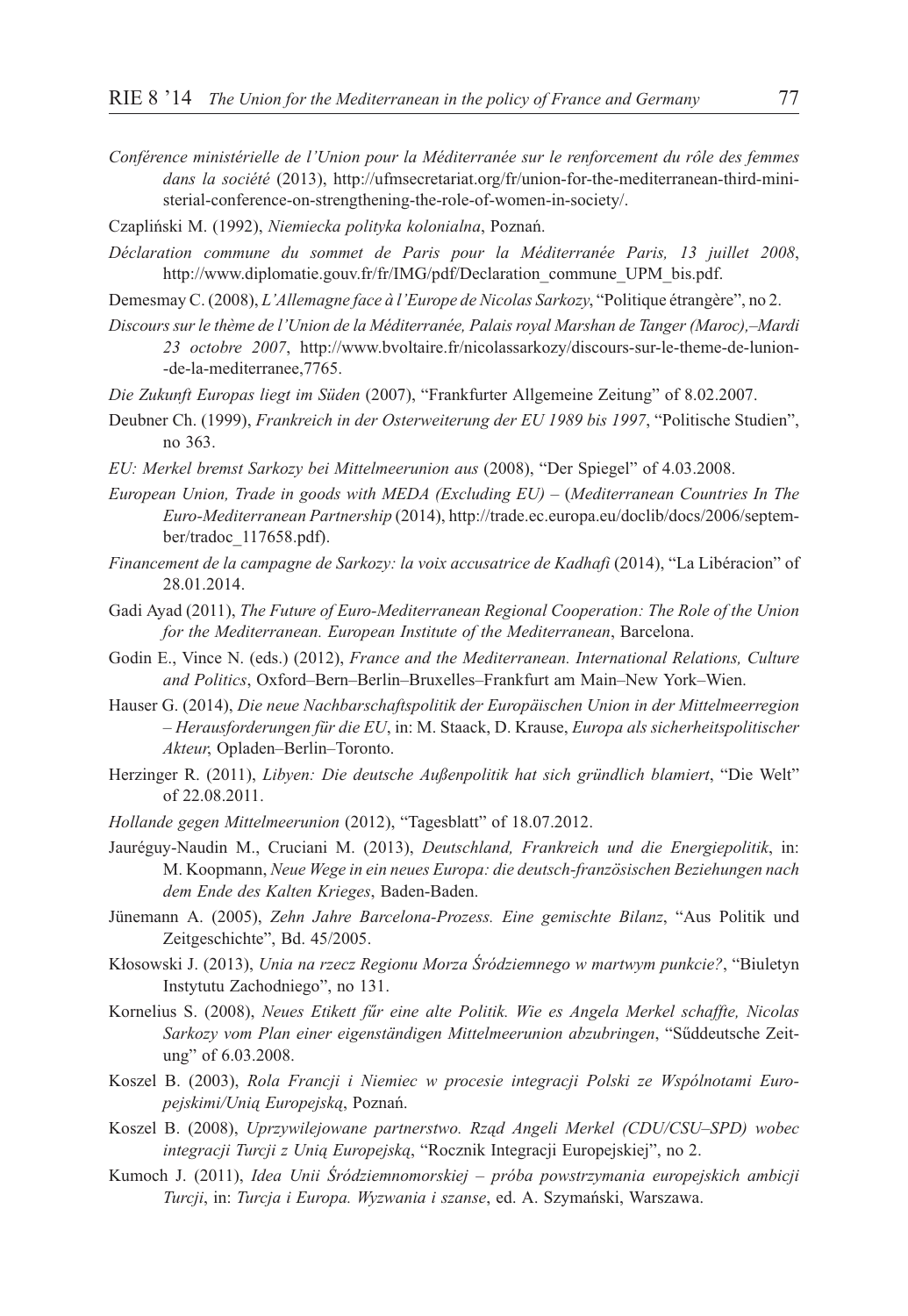- Kruk A. (2011), *Interests, Expectations and fears of Germany in the Face of the Arab Spring*, in: *The Arab Spring*, ed. B. Przybylska-Maszner, Poznañ.
- Martnes S., Thorel J. (2013), *Dissonanzen bei der Union für den Mittelmeerraum- Politische Konflikte und diplomatische Lösungen*, in: *Die Konsenswerkstatt. Deutsch französische Kommunikations- und Entscheidungsprozesse in der Euroapolitik*, eds. C. Demesmay, M. Koopmann, Baden-Baden.
- Marten S. (2008), *Le couple franco-allemand: nécessaire mais pas suffisant*, "Questions internationales", mai–juin.
- Nowak A. (2010), *Prezydencja hiszpañska 2010. Œródziemnomorskie priorytety a polityka wschodnia Unii Europejskiej*, "Analizy Natoliñskie", no 5.
- *Merkel und Sarkozy einigen sich über Mittelmeerunion* (2008), "Frankfurter Allgemeine Zeitung" of 4.03.2008.
- *Oœwiadczenie w sprawie "Procesu Barceloñskiego: Unii Œródziemnomorskiej"* (2008), Rada Europejska w Brukseli 13–14 marca 2008 r. Konkluzje prezydencji, http://www.consilium.europa.eu/uedocs/cms\_data/docs/pressdata/PL/ec/99414.pdf.
- Parmentier F. (2011), *Powrót Południowego Sąsiedztwa*, file:///C:/Users/Gabinet/Desktop/ new 3 4 2011 164 powrot poludniowego sasiedztwa%20(1).pdf.
- Partnerstwo na rzecz demokracji i wspólnego dobrobytu z południowym regionem Morza Śród*ziemnego* (2012), http://europa.eu/legislation\_summaries/external\_relations/relations\_with\_ third\_countries/mediterranean\_partner\_countries/rx0024\_pl.htm.
- Praussello F. (ed.) (2011), *Euro-Mediterranean Partnership in the Aftermath of the Arabian Springs*, Milano.
- *Pressekonferenz von Bundeskanzlerin Angela Merkel und dem französischen Staatspräsidenten Nicolas Sarkozy (Paris, 6. Dezember 2007)*, http://www.deutschland-frankreich.diplo.de/ Blaesheim-Treffen-in-Paris-6,2918.html.
- Radke K. (2012), *Mehr gezappelt als bewegt. Die bilateralen Beziehungen aus deutscher Perspektive*, "Dokumente. Zeitschrift für den deutsch-franzõsischen Dialog", no 1.
- Ratka E. (2010), *Un premier bilan mitigé. L'Allemagne et l'Union pour la Méditerranée*, "Dokumente. Zeitschrift für den deutsch-franzõsischen Dialog", no 4.
- Ratka E. (2014), *Deutschlands Mittelmeerpolitik. Selektive Europäisierung von Mittelmeerunion bis zum Arabischen Frûhling*, Baden-Baden.
- *Rezolucja Euro-Œródziemnomorskiego Zgromadzenia Parlamentarnego w sprawie oceny procesu* barcelońskiego w przededniu dziesiątej rocznicy jego istnienia przyjęta w dniu 15 marca 2005 r. *w Kairze (Egipt)*, http://oide.sejm.gov.pl/oide/images/files/empa/1\_kair\_pl.pdf.
- *Sarkozy et financement Kadhafi: Me Ceccaldi répond à Yves Thréard* (2014), "Le Figaro" of 10.03.2014.
- *Sarkozys Mittelmeer-Union Merkel sieht Sprengstoff für EU* (2008), http://www.n-tv.de/politik/Merkel-sieht-Sprengstoff-fuer-EU-article281169.html.
- Rossa D. (2010), *Partnerstwo œródziemnomorskie i Unia dla Morza Œródziemnego jako filary bezpieczeñstwa w regionie*, "Zeszyty Naukowe Akademii Marynarki Wojennej", no 2.
- Ruchser M. (2013), *Erst Jasmin, dann Fukushima: Wie geht es weiter mit "Strom aus der Wûste"*, in: *Europa und der Arabische Frûhling*, eds. P. Bender, G. Walter, Baden-Baden.
- Schäfer (2013), *Nordafrika-Politik zwischen Idealen und Interessen Deutschland und Frankreich müssen ihre Unterstützung besser aufeinander abstimmen*, "DGAPanalyse", no 1.
- Schmid D. (2007), *Méditerranée: le retour des Français?*, "Confluences Méditerranée", No. 63.
- Schmid D. (2008), *Die Mittelmeerunion ein neuer französischer Motor für die europäische Mittelmeer-Politik?*, "DGAPanlayse", no 1.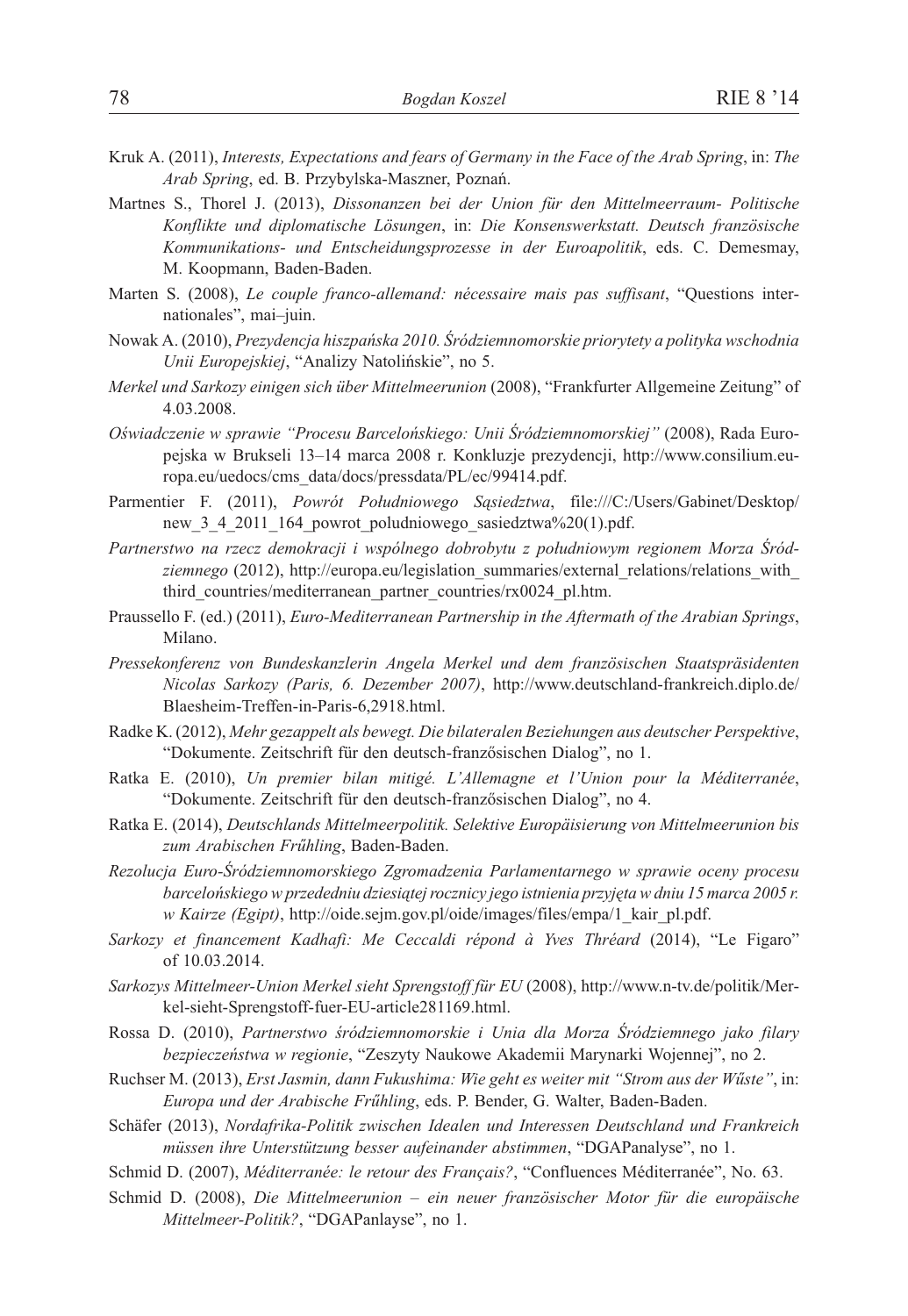- Schumacher T. (2009), *Deutschland, die Union für das Mittelmeer und die südliche Nachbarschaft: Interessen und Perspektiven*, "Mediterranes", no 1, http://ema-hamburg.org/media/DE/medi/ Ausgaben/1-2009/12\_pdfsam\_Mediterranes\_Heft\_1.pdf.
- Sebald Ch. (2013), *Mittelmeerunion: Wunschgebilde oder tragfähige Perspektive?*, http://www.treffpunkteuropa.de/Mittelmeerunion-Wunschgebilde-oder-tragfahige-Perspektive,05638.
- Stark H. (2008), *Die franzõsische EU-Ratspräsidentschaft 2008 zwischen aktuellem Krisenmenagement und strategischen Weichenstellung*, "Integration" no 3.
- *Unruchen in Nordafrika* (2011), "Der Spiegel" of 12.02.2011.
- *Un Partenariat énergétique entre l'Allemagne et le Maroc* (2013), Ambassade d' Allemagne a Rabat, http://www.rabat.diplo.de/Vertretung/rabat/fr/seite\_\_deutsch-marokk\_\_energiepartnerschaft.html.
- Varwick J. (2011), *Unzuverlässiger Bündnispartner. Ist Deutschland aussenpolitisch isoliert?*, "Internationale Politik-on line" of 23.08.2011, http://www.internationalepolitik.de/2011/08/23/ unzuverlassiger-bundnispartner-2/.
- Wójcik A. (2008), *Jakie doświadczenia ze współpracy w regionie Morza Śródziemnego moga być* przydatne w konstruowaniu Strategii UE dla regionu Morza Bałtyckiego?, "Biuletyn Analiz UKIE", no 19, https://polskawue.gov.pl/files/polska\_w\_ue/Polska\_a\_polityki\_UE/Strategia\_Morza\_Baltyckiego/A.Wojcik.pdf.
- Zgromadzenie Parlamentarne Unii dla Śródziemnomorza (ZPUŚ) / Eurośródziemnomorskie *Zgromadzenie Parlamentarne (EMPA)* (2014), http://oide.sejm.gov.pl/oide/index.php?option=com\_content&view=article&id=14653:eurorodziemnomorskie-zgromadzenie-parlamentarne-empa&catid=39&Itemid=703.
- *Zwei Jahre Union für das Mittelmeer. Antwort der Bundesregierung auf die kleine Anfrage der Fraktion der SPD* (2010), Deutscher Bundestag. Drucksache no 17/2523, http://dip21.bundestag.de/dip21/btd/17/026/1702669.pdf.

## **Summary**

The Union for the Mediterranean, established in 2008 by France, was intended to strengthen French influence in the region. After Germany intervened, this exclusively French project was expanded to encompass the entire European Union, which provided financial support from the European Neighbourhood Policy. The immense political, economic and social problems facing the south of the Mediterranean prevented the Union for the Mediterranean from operating efficiently there. Under the circumstances of the crisis in the euro zone, and after the Arab revolutions, France and Germany intend to continue to support the democratisation process in the region and they have come up with numerous initiatives, especially in the field of energy, cross-cultural dialogue and educational projects. They also support measures to combat terrorism and curb illegal immigration into the European Union.

**Key words:** France, Germany, Union for the Mediterranean, European Union

## **Unia dla Œródziemnomorza w polityce Francji i Niemiec**

## **Streszczenie**

Utworzenie przez Francję w 2008 r. Unii dla Śródziemnomorza miało ugruntować jej wpływy na obszarze Morza Śródziemnego. Wskutek interwencji Niemiec ekskluzywny projekt francuski rozciagnięty został na całą Unię Europejską, która wsparła ją środkami finansowymi